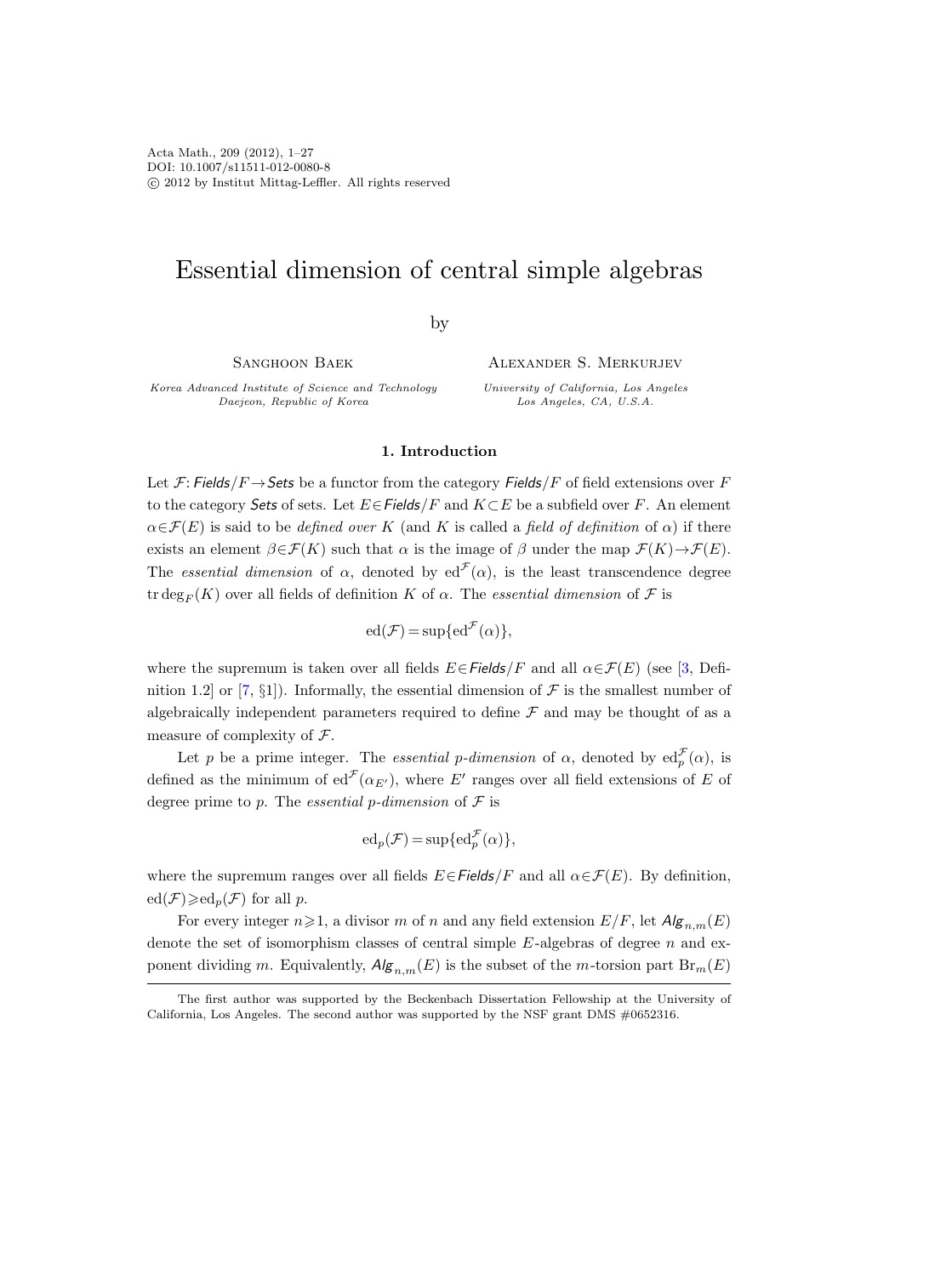of the Brauer group of E consisting of all elements a such that  $\text{ind}(a)$  divides n. In particular, if  $n=m$ , then  $Alg_n(E)=Alg_{n,n}(E)$  is the set of isomorphism classes of central simple E-algebras of degree n. We view  $Alg_{n,m}$  and  $Alg_n$  as functors  $Fields/F \rightarrow Sets$ .

In the present paper we give upper and lower bounds for  $ed_p(A/g_{n,m})$  for a prime integer p different from char(F). Let  $p^r$  (resp.  $p^s$ ) be the largest power of p dividing n (resp. m). Then  $ed_p(A/g_{n,m})=ed_p(A/g_{p^r,p^s})$  and  $ed_p(A/g_n)=ed_p(A/g_{p^r})$  (see §[6\)](#page-21-0). Thus, we may assume that n and m are the p-powers  $p^r$  and  $p^s$ , respectively.

Using structure theorems on central simple algebras, we can compute the essential  $(p-)$ dimension of  $Alg_{p^r,p^s}$  for certain small values of r, s and p as follows. Since every central simple algebra  $A$  of degree  $p$  is cyclic over a finite extension of fields of degree prime to p, A can be given by two parameters (see  $\S 2.1$ ). In fact,  $ed_p(Alg_p)=2$  by [\[11,](#page-26-1) Lemma 8.5.7].

By Albert's theorem, every algebra in  $Alg_{4,2}$  is biquaternion and hence can be given by four parameters. In fact,  $ed(A/g_{4,2})=ed_2(A/g_{4,2})=4$  (see Remark [8.2\)](#page-25-1).

Upper and lower bounds for  $ed_p(\mathcal{A/g}_{p^r})$  can be found in [\[14\]](#page-26-2) and [\[9\]](#page-26-3), respectively. In this paper (see §[6](#page-21-0) and §[7\)](#page-22-0), we establish the following upper and lower bounds for  $\mathrm{ed}_{p}(Alg_{p',p^{s}})$  that match the bounds in the case  $r=s$  given in [\[14\]](#page-26-2) and [\[9\]](#page-26-3).

THEOREM 1.1. Let F be a field and p be a prime integer different from  $char(F)$ . Then, for any integers  $r \geqslant 2$  and s with  $1 \leqslant s \leqslant r$ ,

$$
p^{2r-2}+p^{r-s}\geqslant \mathrm{ed}_p(\mathsf{Alg}_{p^r,p^s})\geqslant \left\{\begin{array}{ll} (r-1)2^{r-1},&\text{if }p=2\text{ and }s=1,\\ (r-1)p^r+p^{r-s},&\text{otherwise.}\end{array}\right.
$$

COROLLARY 1.2. (Cf.  $[8]$ ) Let p be a prime integer and F be a field of characteristic different from p. Then

$$
\mathrm{ed}_p(\mathsf{Alg}_{p^2}) = p^2 + 1.
$$

COROLLARY 1.3. Let  $p$  be an odd prime integer and  $F$  be a field of characteristic different from p. Then

$$
\mathrm{ed}_p(\mathsf{Alg}_{p^2,p}) = p^2 + p.
$$

The corollary recovers a result in  $[20]$  that, for p odd, there exists a central simple algebra of degree  $p^2$  and exponent p over a field F which is not decomposable as a tensor product of two algebras of degree p over any finite extension of  $F$  of degree prime to p. Indeed, if every central simple algebra of degree  $p^2$  and exponent p were decomposable, then the essential *p*-dimension of  $Alg_{p^2,p}$  would be at most 4.

COROLLARY 1.4. Let  $F$  be a field of characteristic different from 2. Then

$$
\mathrm{ed}_2(\mathcal{A/g}_{8,2}) = \mathrm{ed}(\mathcal{A/g}_{8,2}) = 8.
$$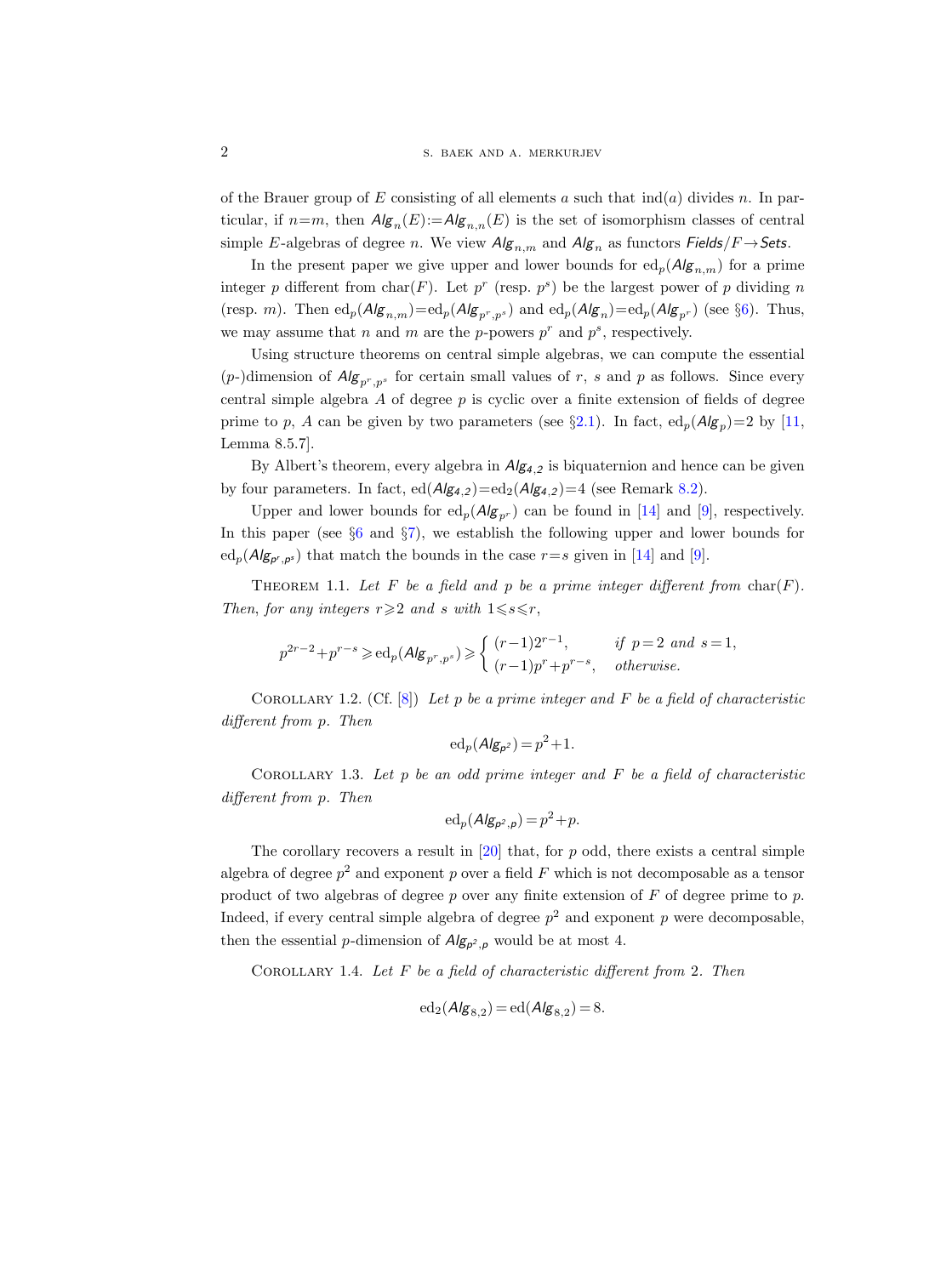The proof is given in  $\S 8$ . The corollary recovers a result in [\[1\]](#page-25-2) that there is a central simple algebra of degree 8 and exponent 2 over a field  $F$  which is not decomposable as a tensor product of three quaternion algebras over any finite extension of  $F$  of degree prime to p. Indeed, if every central simple algebra of degree 8 and exponent 2 were decomposable, then the essential 2-dimension of  $Alg_{8,2}$  would be at most 6.

The proof of the main theorem splits into two steps. In the first step we relate the essential p-dimensions of  $Alg_{p',p^s}$  and of a certain torus  $S^{\Phi}$  by means of the iterated degeneration. In the second step, we apply [\[6,](#page-26-6) Theorem 1.1] to compute the essential p-dimension of  $S^{\Phi}$ .

# 2. Character, Brauer group and algebraic tori

### <span id="page-2-0"></span>2.1. Character and Brauer group

Let F be a field,  $F_{\text{sep}}$  be a separable closure of F and  $\Gamma_F = \text{Gal}(F_{\text{sep}}/F)$ . For a (discrete)  $\Gamma_F$ -module M, we write  $H^n(F, M)$  for the Galois cohomology group  $H^n(\Gamma_F, M)$ .

If S is an algebraic group over F, we let  $H^1(F, S)$  denote the set  $H^1(\Gamma_F, S(F_{\text{sep}}))$  $(see [17]).$  $(see [17]).$  $(see [17]).$ 

The *character group* of  $F$  is defined by

$$
Ch(F) := Hom_{cont}(\Gamma_F, \mathbb{Q}/\mathbb{Z}) = H^1(F, \mathbb{Q}/\mathbb{Z}) \simeq H^2(F, \mathbb{Z}).
$$

The *n*-torsion character group  $\text{Ch}_n(F)$  is identified with  $H^1(F,\mathbb{Z}/n\mathbb{Z})$ . For a character  $\chi \in \text{Ch}(F)$ , set  $F(\chi) = (F_{\text{sep}})^{\text{Ker}(\chi)}$ . The field extension  $F(\chi)/F$  is cyclic of degree ord $(\chi)$ . If  $\Psi \subset \mathrm{Ch}(F)$  is a finite subgroup, we set

$$
F(\Psi) := (F_{\text{sep}})^{\bigcap_{\chi \in \Psi} \text{Ker}(\chi)}.
$$

The Galois group  $G = \text{Gal}(F(\Psi)/F)$  is abelian and  $\Psi$  is canonically isomorphic to the character group  $\text{Hom}(G, \mathbb{Q}/\mathbb{Z})$  of G. Note that a character  $\eta \in \text{Ch}(F)$  is trivial over  $F(\Psi)$ if and only if  $\eta \in \Psi$ .

If  $K/F$  is a field extension, we write  $K(\Psi)$  for  $K(\Psi_K)$ , where  $\Psi_K$  is the image of  $\Psi$ under the natural homomorphism  $\text{Ch}(F) \to \text{Ch}(K)$ .

We write  $Br(F)$  for the Brauer group  $H^2(F, F_{\text{sep}}^{\times})$  of F. If  $L/F$  is a field extension and  $\alpha \in Br(F)$ , we let  $\alpha_L$  denote the image of  $\alpha$  under the natural map  $Br(F) \to Br(L)$ . We say that L is a *splitting field* of  $\alpha$  if  $\alpha_L=0$ . The *index* ind( $\alpha$ ) of  $\alpha$  is the smallest degree of a splitting field of  $\alpha$ . The *exponent*  $\exp(\alpha)$  is the order of  $\alpha$  in Br(F). The integer  $\exp(\alpha)$  divides  $\text{ind}(\alpha)$ .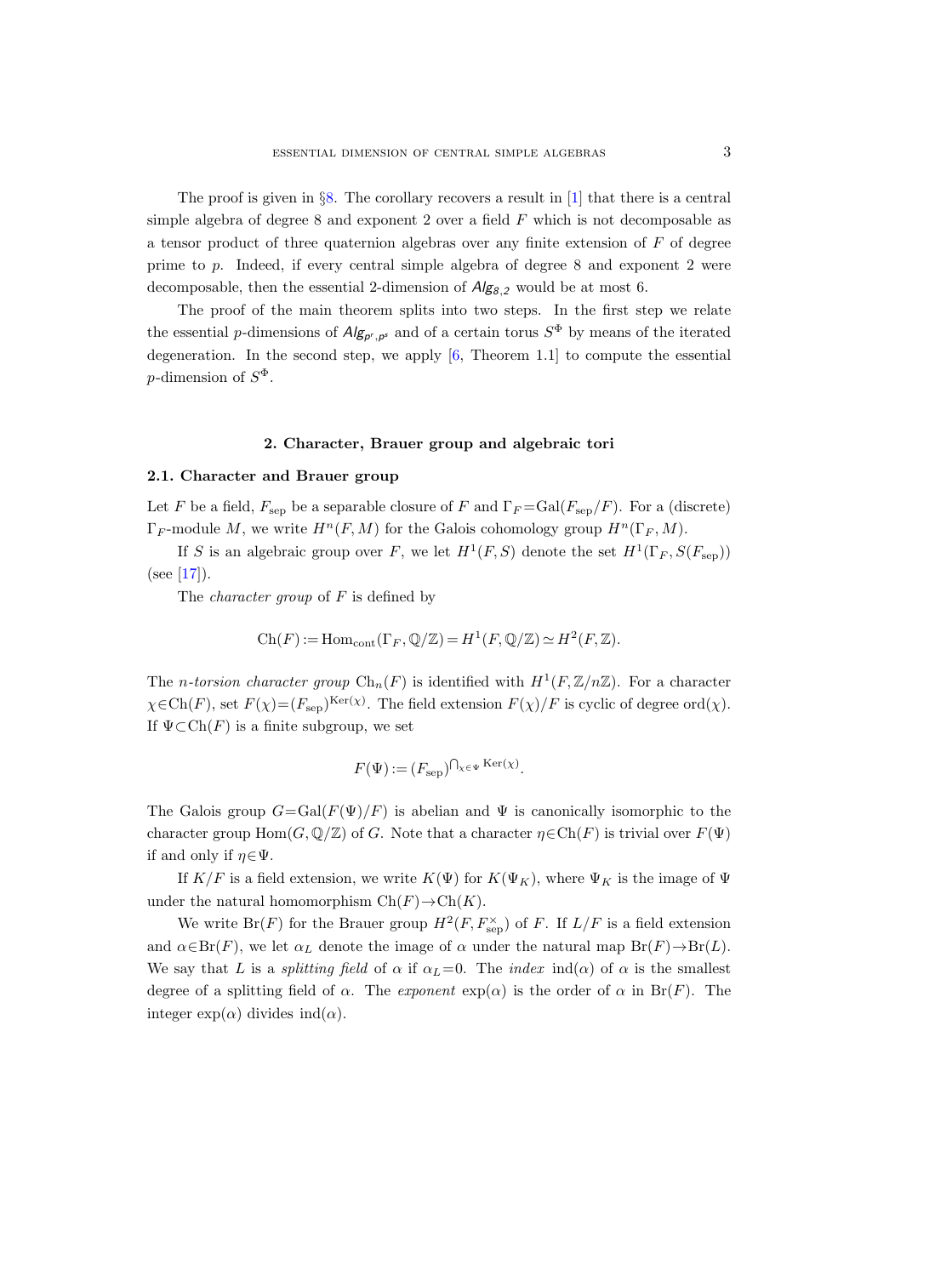Let A be a central simple F-algebra. The *degree* of A is the square root of  $\dim(A)$ . We write [A] for the class of A in Br(F). The index of [A] divides deg(A). If  $\alpha \in \text{Br}(F)$ and n is a positive multiple of  $\text{ind}(\alpha)$ , then there is a central simple F-algebra A of degree *n* with  $[A]=\alpha$ .

The cup-product

$$
\operatorname{Ch}(F)\otimes F^\times = H^2(F,\mathbb{Z})\otimes H^0(F,F_{\text{sep}}^\times)\longrightarrow H^2(F,F_{\text{sep}}^\times)=\operatorname{Br}(F)
$$

takes  $\chi \otimes b$  to the class  $\chi \cup (b)$  in Br(F) that is split by  $F(\chi)$ . A class  $\alpha \in \text{Br}(F)$  is called  $n$ -cyclic if  $\alpha = \chi \cup (b)$  for a character  $\chi$  with  $n\chi = 0$ . Such classes belong to  $\text{Br}_n(F)$ . If n is prime to char(F), then  $\text{Br}_n(F) \simeq H^2(F, \mu_n)$ , where  $\mu_n$  is the  $\Gamma_F$ -module of all nth roots of unity in  $F_{\rm sep}$ .

Let n be prime to  $char(F)$  and suppose that F contains a primitive nth root of unity  $\xi$ . For any  $a \in F^{\times}$ , let  $\chi_a \in \text{Ch}(F)$  be the unique character with values in

$$
\frac{(1/n)\mathbb{Z}}{\mathbb{Z}}\subset \frac{\mathbb{Q}}{\mathbb{Z}}
$$

such that

$$
\gamma(a^{1/n}) = \xi^{n\chi_a(\gamma)} a^{1/n}
$$

for all  $\gamma \in \text{Gal}(F_{\text{sep}}/F)$ . We write  $(a, b)_n$  for  $\chi_a \cup (b)$ . The symbol  $(a, b)_n$  satisfies the following properties (see [\[16,](#page-26-8) Chapter XIV, Proposition 4]):

- $(a, b)_n + (a', b)_n = (aa', b)_n;$
- $(a, b)_n = -(b, a)_n;$
- $(a, -a)_n = 0$ .

For a finite subgroup  $\Phi \subset Ch(F)$  write  $Br(F(\Phi)/F)_{\text{dec}}$  for the *subgroup of decompos*able elements in Br( $F(\Phi)/F$ ) generated by the elements  $\chi \cup (a)$  for all  $\chi \in \Phi$  and  $a \in F^{\times}$ . The *indecomposable relative Brauer group*  $Br(F(\Phi)/F)_{ind}$  is the factor group

$$
\frac{\mathrm{Br}(F(\Phi)/F)}{\mathrm{Br}(F(\Phi)/F)_{\mathrm{dec}}}.
$$

Similarly, if  $\Phi \subset \mathrm{Ch}_n(F)$  for some n, then  $\mathrm{Br}_n(F(\Phi)/F)_{\text{ind}}$  is the *indecomposable n-torsion* relative Brauer group defined as the factor group

$$
\frac{\mathrm{Br}_n(F(\Phi)/F)}{\mathrm{Br}(F(\Phi)/F)_{\text{dec}}}.
$$

Let  $E$  be a complete field with respect to a discrete valuation  $v$  and  $K$  be its residue field. Let p be a prime integer different from  $char(K)$ . There is a natural injective homomorphism  $Ch(K){p} \rightarrow Ch(E){p}$  of the p-primary components of the character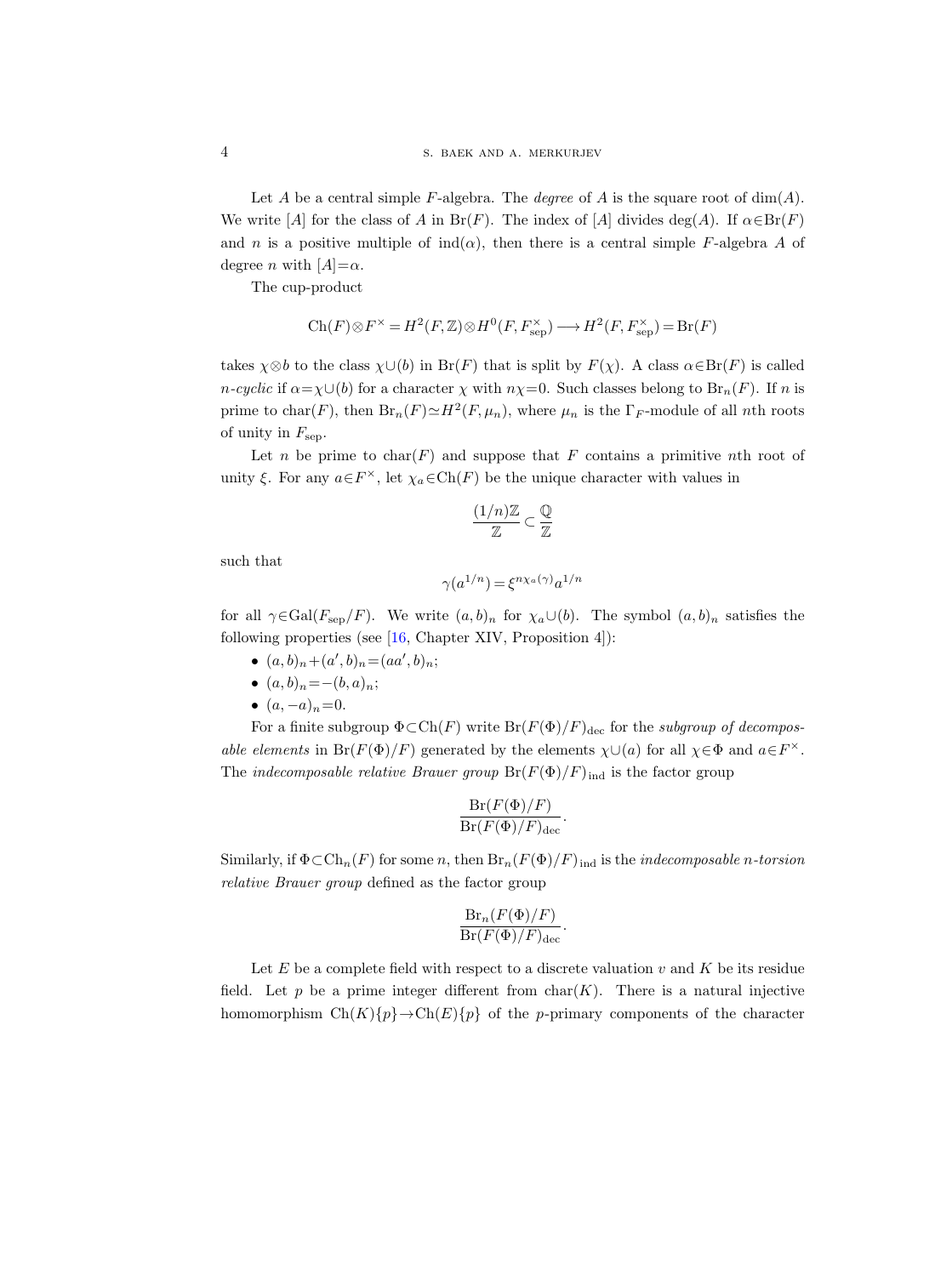groups that identifies  $Ch(K){p}$  with the character group of an unramified field extension of E. For a character  $\chi \in \text{Ch}(K)\{p\}$ , we write  $\hat{\chi}$  for the corresponding character in  $Ch(E){p}.$ 

If in addition  $E$  is an extension of a field  $F$  such that  $v$  is trivial on  $F$ , then  $K$  is a field extension of  $F$  and the composition

$$
\text{Ch}(F)\{p\} \longrightarrow \text{Ch}(K)\{p\} \longrightarrow \text{Ch}(E)\{p\}
$$

coincides with the canonical homomorphism for the field extension  $E/F$ .

By [\[4,](#page-25-3) §7.9], there is an exact sequence

$$
0 \longrightarrow Br(K)\{p\} \xrightarrow{i} Br(E)\{p\} \xrightarrow{\partial_v} Ch(K)\{p\} \longrightarrow 0.
$$

If  $\alpha \in Br(K){p}$ , then we write  $\hat{\alpha}$  for the element  $i(\alpha)$  in  $Br(E){p}$ . For example, if  $\alpha = \chi \cup (\bar{u})$  for some  $\chi \in \text{Ch}(K)\{p\}$  and a unit  $u \in E$ , then  $\widehat{\alpha} = \widehat{\chi} \cup (u)$ . In the case F contains a primitive nth root of unity, where n is a power of p, if  $\alpha = (\bar{a}, \bar{b})_n$  with a and b units in E, then  $\hat{\alpha}=(a, b)_n$ .

If  $\beta = \widehat{\alpha} + (\widehat{\chi} \cup (x))$  for an element  $\alpha \in \text{Br}(K)\{p\}$ ,  $\chi \in \text{Ch}(K)\{p\}$  and  $x \in E^{\times}$  such that  $v(x)$  is not divisible by p, we have (cf. [\[18,](#page-26-9) Proposition 2.4])

<span id="page-4-0"></span>
$$
ind(\beta) = ind(\alpha_{K(\chi)}) ord(\chi).
$$
 (2.1)

#### <span id="page-4-1"></span>2.2. Representations of algebraic tori

Let  $T$  be an algebraic torus over a field  $F$  and  $L/F$  be a finite Galois splitting field for T with Galois group  $G$ . The group  $G$  is called a *decomposition group* of T. The *character group*  $T^* := \text{Hom}_L(T_L, \mathbb{G}_{m,L})$  has the structure of a G-module. The torus T can be reconstructed from  $T^*$  by

$$
T = \operatorname{Spec}(L[T^*]^G).
$$

A torus P over F split by L is called quasi-split if  $P^*$  is a permutation G-module, i.e., if there exists a G-invariant  $\mathbb{Z}$ -basis X for  $P^*$ . The torus P is canonically isomorphic to the group of invertible elements of the étale F-algebra  $A=\text{Map}_G(X, L)$ . The torus P acts linearly by multiplication on the vector space  $A$  over  $F$  making  $A$  a faithful  $P$ -space (a linear representation of  $P$ ) of dimension  $\dim(P)$ . It follows that a homomorphism of algebraic tori  $\nu: T \rightarrow P$ , with P being a quasi-split torus, yields a linear representation of T of dimension  $\dim(P)$  that is faithful if  $\nu$  is injective.

Let P be a split torus over F, and  $P^*$  be its character group. As above, the choice of a  $\mathbb{Z}$ -basis X for  $P^*$  allows us to identify P with the group of invertible elements of a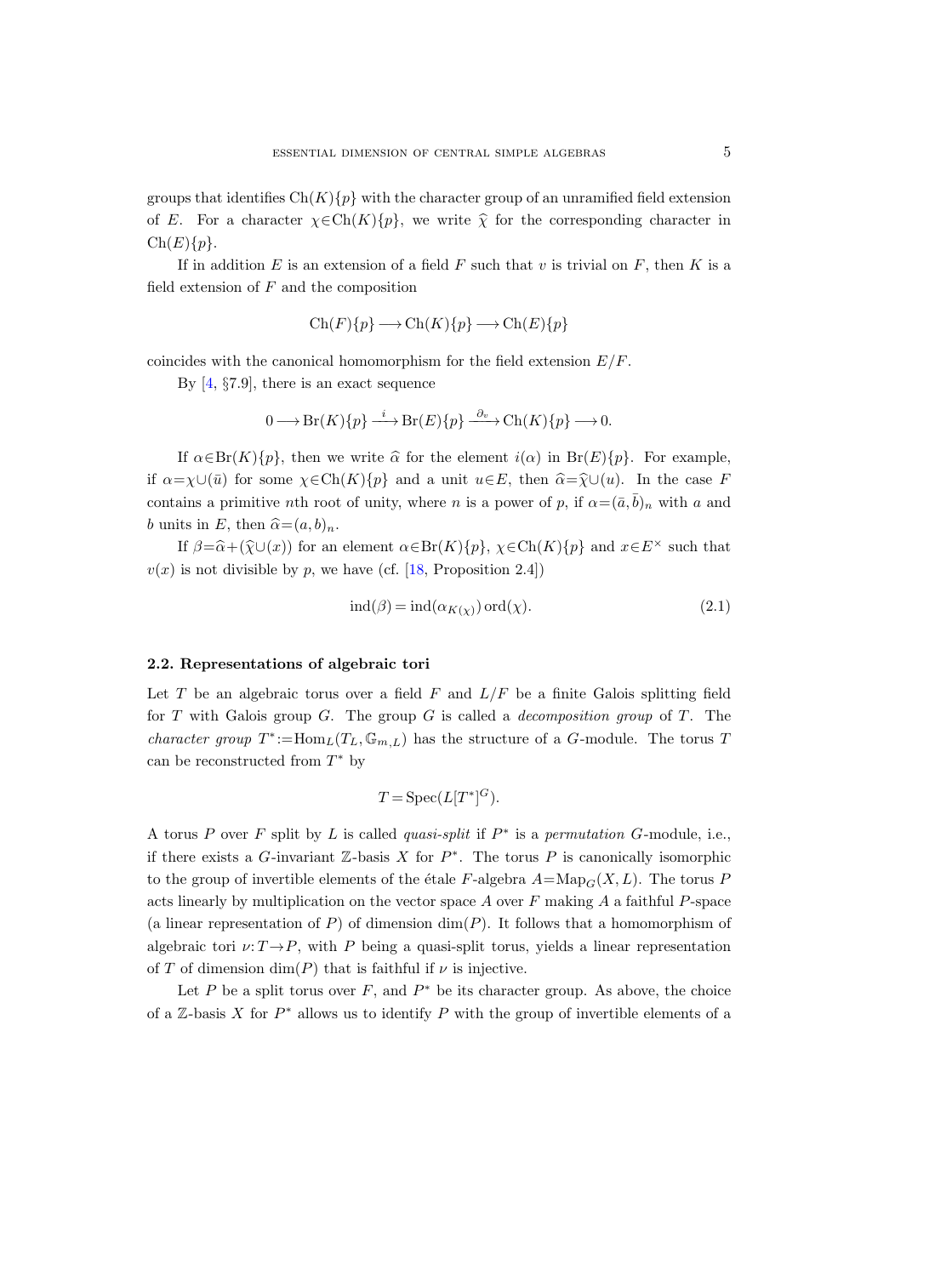split étale F-algebra A and makes A into a faithful P-space over F. Let  $\nu: T \rightarrow P$  be a homomorphism of split tori over  $F$ . Suppose a finite group  $G$  acts on  $T$  and  $P$  by tori automorphisms so that  $\nu$  is a G-equivariant homomorphism. Then the map  $\nu^*: P^* \to T^*$ is a G-module homomorphism. Suppose that there is a G-invariant  $\mathbb{Z}$ -basis X for  $P^*$ , i.e.,  $P^*$  is a permutation. Then G acts on the algebra A by F-algebra automorphisms. The torus T acts linearly on A via  $\nu$ . It follows that the semidirect product  $T \rtimes G$  acts linearly on A making A into a  $(T \rtimes G)$ -space.

Let  $L$  be a Galois  $G$ -algebra over  $F$  (for example,  $L/F$  is a Galois field extension with Galois group G). Then  $\gamma: \operatorname{Spec} L \to \operatorname{Spec} F$  is a G-torsor. Twisting the split torus T by the torsor  $\gamma$ , we get the torus

$$
T_\gamma = \frac{T \times \operatorname{Spec} L}{G} = \operatorname{Spec}(L[T^*]^G),
$$

which is split by L, and  $T^*_{\gamma}$  is isomorphic to  $T^*$  as G-modules.

By [\[5,](#page-26-10) Proposition 28.11], the fiber of  $H^1(F, T \rtimes G) \to H^1(F, G)$  over the class of  $\gamma$  is naturally bijective to the orbit set of the group  $G_{\gamma}(F)$  in  $H^1(F, T_{\gamma})$ , i.e.,

<span id="page-5-2"></span>
$$
H^{1}(F, T \rtimes G) \simeq \coprod \frac{H^{1}(F, T_{\gamma})}{G_{\gamma}(F)},
$$
\n(2.2)

where the coproduct is taken over all  $[\gamma] \in H^1(F, G)$ .

# <span id="page-5-0"></span>2.3. Generic torsors

Let T be an algebraic torus split by a finite Galois field extension  $L/F$  with  $G = \text{Gal}(L/F)$ . Let P be a quasi-split torus split by L and containing T as a subgroup. Set  $S = P/T$ . Then the canonical homomorphism  $\gamma: P \rightarrow S$  is a T-torsor.

<span id="page-5-1"></span>PROPOSITION 2.1. The T-torsor  $\gamma$  is generic, i.e., for every field extension  $K/F$ with K infinite, every T-torsor  $\gamma' : E \to \text{Spec } K$  and every non-empty open subset  $W \subset S$ , there is a morphism s: Spec  $K \rightarrow S$  over F with  $\text{Im}(s) \subset W$  such that the T-torsors  $\gamma'$  and  $s^*(\gamma) = \gamma \times_S \text{Spec } K$  over K are isomorphic.

Proof. As P is quasi-split, the last term in the exact sequence

$$
P(K) \xrightarrow{\gamma_K} S(K) \xrightarrow{\delta} H^1(K, T) \longrightarrow H^1(K, P)
$$

is trivial. Then there is  $s \in S(K)$  with  $\delta(s) = [\gamma']$ . As K is infinite, the K-points of P are dense in P and we can modify s by an element in the image of  $\gamma_K$  so that  $s \in W(K)$ , i.e., Im(s)⊂W. Then the T-torsor  $\gamma'$  over K with the class  $\delta(s)$  satisfies the required property. $\Box$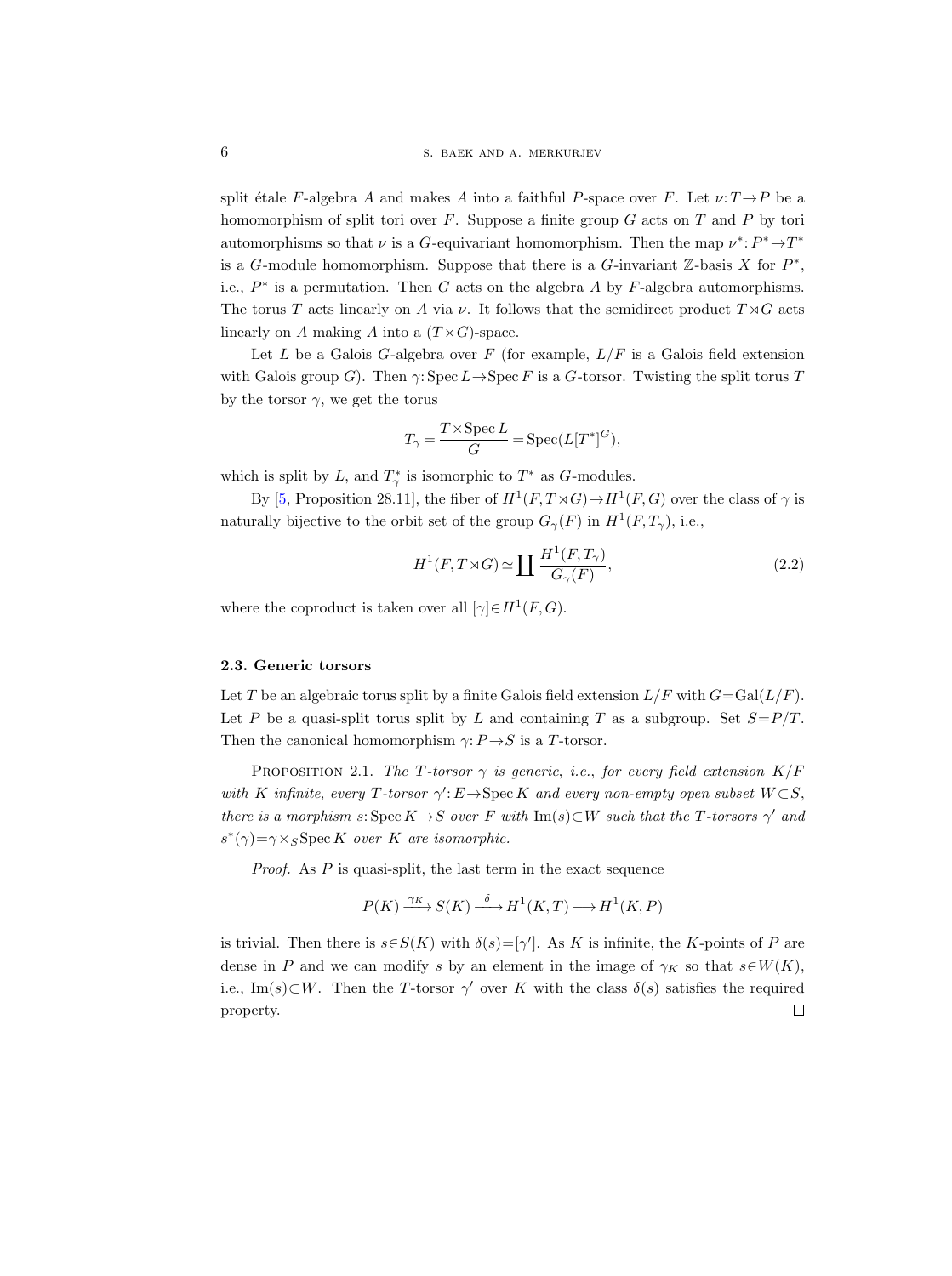# <span id="page-6-1"></span>2.4. The algebraic tori  $P^{\Phi}, S^{\Phi}, T^{\Phi}, U^{\Phi}$  and  $V^{\Phi}$

Let  $1\leq s\leq r$  be integers, p be a prime integer, F be a field with char(F) $\neq p$ ,  $\Phi$  be a subgroup of  $\text{Ch}_p(F)$  of rank r and  $G=\text{Gal}(F(\Phi)/F)$ . Choose a basis  $\chi_1, \chi_2, ..., \chi_r$  for  $\Phi$ . Each  $\chi_i$  can be viewed as a character of G, i.e., as a homomorphism  $\chi_i: G \to \mathbb{Q}/\mathbb{Z}$ . Let  $\sigma_1, \sigma_2, ..., \sigma_r$  be the dual basis for G, i.e.,

$$
\chi_i(\sigma_j) = \begin{cases} 1/p + \mathbb{Z}, & \text{if } i = j, \\ 0, & \text{otherwise.} \end{cases}
$$

Let R be the group ring  $\mathbb{Z}[G]$ . Consider the surjective G-module homomorphism  $\bar{\varepsilon}: R\to \mathbb{Z}/p^s\mathbb{Z}$ , defined by  $\bar{\varepsilon}(x)=\varepsilon(x)+p^s\mathbb{Z}$ , where  $\varepsilon: R\to \mathbb{Z}$  is the *augmentation homomorphism* given by  $\varepsilon(\varrho)=1$  for all  $\varrho \in G$ . Set  $J := \text{Ker}(\bar{\varepsilon})$ . Thus, we have an exact sequence

$$
0 \longrightarrow J \longrightarrow R \stackrel{\bar{\varepsilon}}{\longrightarrow} \mathbb{Z}/p^s \mathbb{Z} \longrightarrow 0.
$$

Moreover, the G-module J is generated by I and  $p^s$ , where  $I := \text{Ker}(\varepsilon)$  is the *augmentation* ideal in R.

Consider the G-module homomorphism  $h: R^{r+1} \to R$  taking the *i*th canonical basis element  $e_i$  to  $\sigma_i-1$  for  $1\leq i\leq r$  and  $e_{r+1}$  to  $p^s$ . The image of h coincides with J.

Set  $N:=\text{Ker}(h)$  and write  $w_i=1+\sigma_i+\sigma_i^2+\ldots+\sigma_i^{p-1}\in R$  for  $1\leq i\leq r$ . Consider the following elements in  $N$ :

$$
e_{ij}=(\sigma_i-1)e_j-(\sigma_j-1)e_i,\quad f_i=w_ie_i\quad\text{and}\quad g_i=-p^se_i+(\sigma_i-1)e_{r+1}
$$

<span id="page-6-0"></span>for all  $1\leq i, j \leq r$ .

LEMMA 2.2. The G-module N is generated by  $e_{ij}$ ,  $f_i$  and  $g_i$ .

*Proof.* Consider the surjective morphism  $k: R^r \to I$  taking  $e_i$  to  $\sigma_i-1$  for  $1 \leq i \leq r$  and set  $N' := \text{Ker}(k)$ . Then we have the commutative diagram



where  $R^{r+1} \to R$  is the projection morphism to the last coordinate and  $\varepsilon' : J \to \mathbb{Z}$  is given by  $\varepsilon'(j) = \varepsilon(j)/p^s$ .

By the exactness of the first column of the diagram,  $N$  is generated by  $N'$  and the liftings  $g_i$  of  $\sigma_i-1$  in N. The module N' is generated by  $e_{ij}$  and  $f_i$ , by [\[9,](#page-26-3) Lemma 3.4]. This completes the proof. $\Box$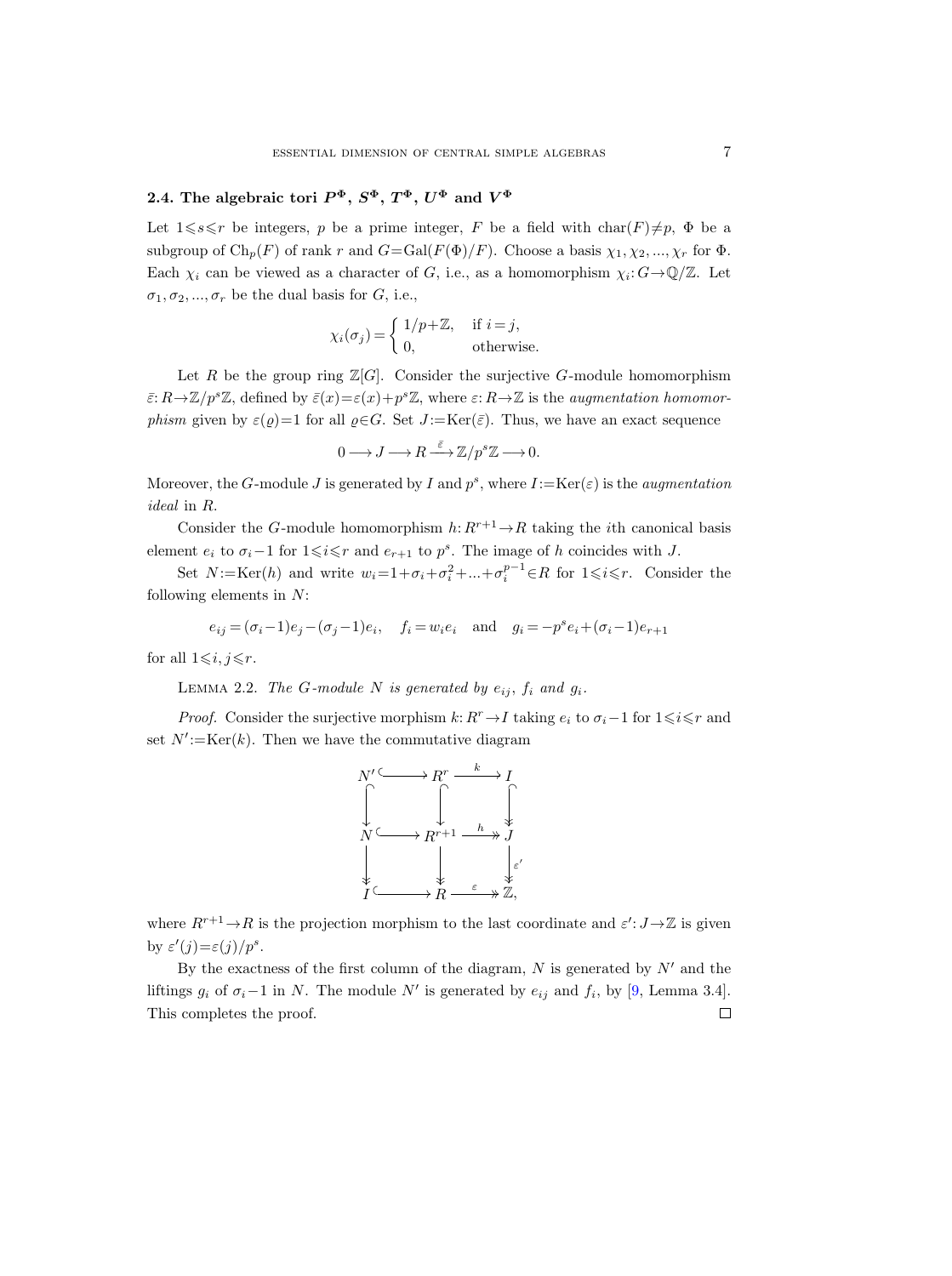Let  $\varepsilon_i: R^{r+1} \to \mathbb{Z}$  be the *i*th projection followed by the augmentation map  $\varepsilon$ . It follows from Lemma [2.2](#page-6-0) that  $\varepsilon_i(N)=p\mathbb{Z}$  for every  $1\leq i\leq r$ . Moreover, the G-homomorphism

$$
\begin{aligned} q\colon&N\longrightarrow\mathbb{Z}^r,\\ x&\longmapsto\bigg(\frac{\varepsilon_1(x)}{p},...,\frac{\varepsilon_r(x)}{p}\bigg),\end{aligned}
$$

is surjective. Set  $M = \text{Ker}(q)$  and  $Q = R^{r+1}/M$ .

Let  $P^{\Phi}, S^{\Phi}, T^{\Phi}, U^{\Phi}$  and  $V^{\Phi}$  be the algebraic tori over F split by the field extension  $F(\Phi)/F$  such that

$$
(P^{\Phi})^* = R^{r+1}
$$
,  $(S^{\Phi})^* = Q$ ,  $(T^{\Phi})^* = M$ ,  $(U^{\Phi})^* = J$  and  $(V^{\Phi})^* = N$ .

<span id="page-7-1"></span>The diagram of homomorphisms of G-modules with exact columns and rows

$$
M \longrightarrow M
$$
\n
$$
\downarrow \qquad \qquad \downarrow
$$
\n
$$
N \longrightarrow R^{r+1} \longrightarrow J
$$
\n
$$
\downarrow \qquad \qquad \downarrow
$$
\n
$$
\downarrow \qquad \qquad \downarrow
$$
\n
$$
\mathbb{Z}^r \longrightarrow Q \longrightarrow J
$$
\n(2.3)

<span id="page-7-0"></span>yields the following diagram of homomorphisms of the tori

$$
T^{\Phi} \xrightarrow{\pi} T^{\Phi}
$$
\n
$$
\uparrow \qquad \uparrow
$$
\n
$$
V^{\Phi} \xleftarrow{\gamma} P^{\Phi} \longleftarrow U^{\Phi}
$$
\n
$$
\downarrow \qquad \qquad \downarrow \qquad \qquad \downarrow
$$
\n
$$
\downarrow \qquad \qquad \downarrow \qquad \qquad \downarrow
$$
\n
$$
\mathbb{G}_m^r \xleftarrow{\pi} S^{\Phi} \longleftarrow U^{\Phi}.
$$
\n(2.4)

The commutative diagram

$$
0 \longrightarrow I \longrightarrow R \longrightarrow \mathbb{Z} \longrightarrow 0
$$
  

$$
\downarrow \qquad \qquad \downarrow \qquad \qquad \downarrow
$$
  

$$
0 \longrightarrow J \longrightarrow R \longrightarrow \mathbb{Z}/p^2\mathbb{Z} \longrightarrow 0
$$

<span id="page-7-2"></span>induces the commutative diagram of homomorphisms of algebraic groups

$$
\begin{array}{ccc}\n1 & \longrightarrow \mu_{p^s} \longrightarrow R_{F(\Phi)/F}(\mathbb{G}_{m,F(\Phi)}) \longrightarrow U^{\Phi} \longrightarrow 1 \\
\downarrow & & \downarrow & \downarrow & \downarrow & \downarrow \\
1 & \longrightarrow \mathbb{G}_m \longrightarrow R_{F(\Phi)/F}(\mathbb{G}_{m,F(\Phi)}) \longrightarrow (U')^{\Phi} \longrightarrow 1\n\end{array}
$$
\n
$$
(2.5)
$$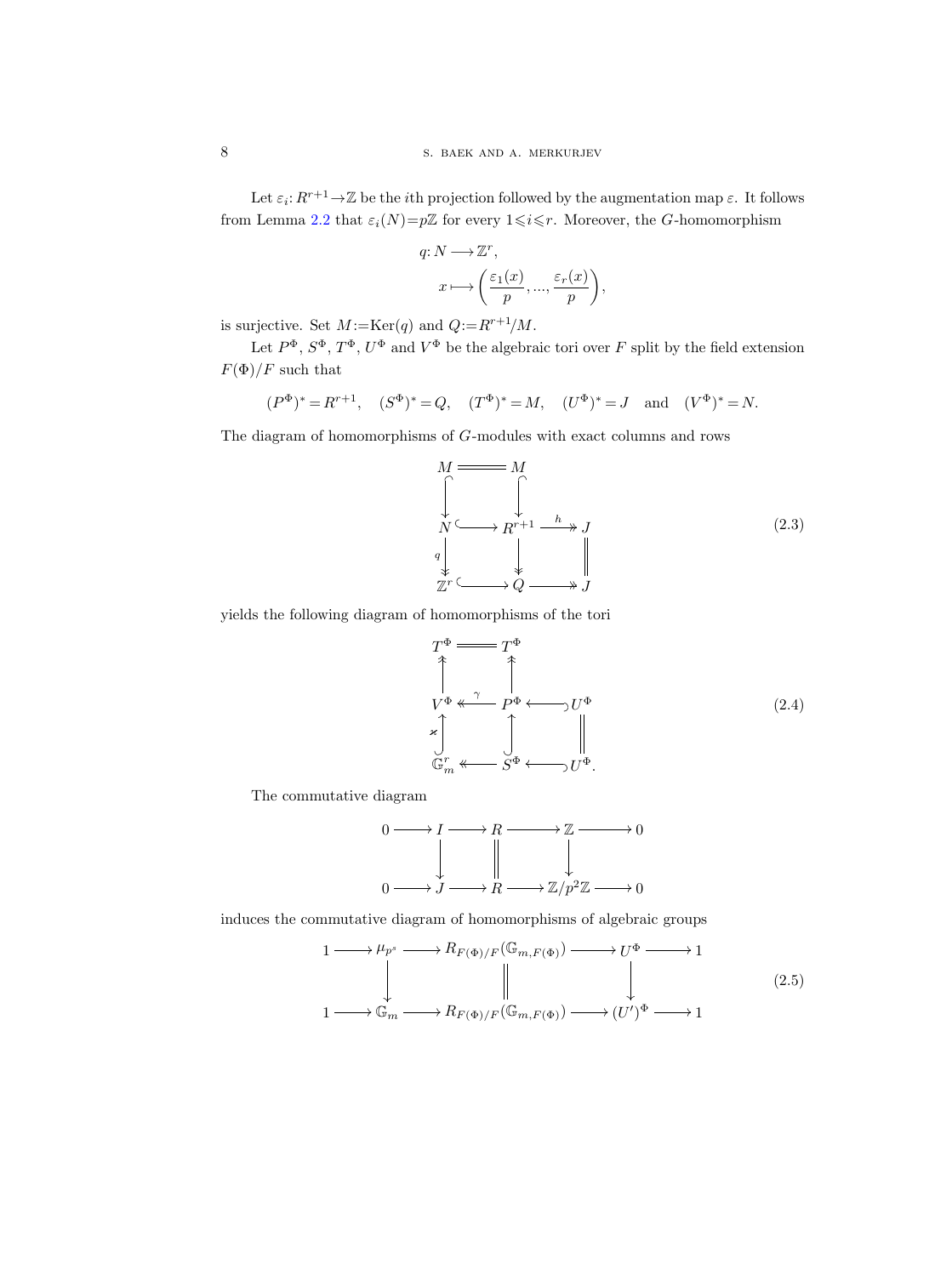<span id="page-8-2"></span>and then the commutative diagram

$$
0 \longrightarrow H^{1}(K, U^{\Phi}) \longrightarrow H^{2}(K, \mu_{p^{s}}) \longrightarrow H^{2}(K \otimes F(\Phi), \mathbb{G}_{m})
$$
  
\n
$$
\downarrow \qquad \qquad \downarrow \qquad \qquad \downarrow \qquad \qquad \downarrow \qquad \qquad \parallel \qquad (2.6)
$$
  
\n
$$
0 \longrightarrow H^{1}(K, (U')^{\Phi}) \longrightarrow H^{2}(K, \mathbb{G}_{m}) \longrightarrow H^{2}(K \otimes F(\Phi), \mathbb{G}_{m})
$$

for a field extension  $K/F$ . Note that the K-algebra  $K(\Phi)$  is a direct factor of  $K \otimes F(\Phi)$ . Hence

$$
\operatorname{Ker}(H^2(K, \mathbb{G}_m) \to H^2(K \otimes F(\Phi), \mathbb{G}_m)) = \operatorname{Ker}(H^2(K, \mathbb{G}_m) \to H^2(K(\Phi), \mathbb{G}_m)).
$$

It follows that

<span id="page-8-0"></span>
$$
H^1(K,(U')^{\Phi}) \simeq \text{Br}(K(\Phi)/K) \quad \text{and} \quad H^1(K, U^{\Phi}) \simeq \text{Br}_{p^s}(K(\Phi)/K). \tag{2.7}
$$

<span id="page-8-1"></span>LEMMA 2.3. The map  $H^1(K, U^{\Phi}) \to H^1(K, S^{\Phi})$  induces an isomorphism

$$
H^1(K, S^{\Phi}) \simeq \text{Br}_{p^s}(K(\Phi)/K)_{\text{ind}}.
$$

Proof. Consider the commutative diagram

$$
\begin{CD} 1 @>>> U^\Phi @>>> S^\Phi @>>> \mathbb{G}_m^r @>>> 1 \\ @. @. @. @. @. @. @. \\ 1 @>>> (U')^\Phi @>>> (S')^\Phi @>>> \mathbb{G}_m^r @>>> 1, \\ \end{CD}
$$

where the bottom row is induced by the bottom row of diagram (4) in [\[9\]](#page-26-3). This yields a commutative diagram

$$
(K^{\times})^r \xrightarrow{\hspace{0.5cm}} H^1(K, U^{\Phi}) \xrightarrow{\hspace{0.5cm}} H^1(K, S^{\Phi}) \xrightarrow{\hspace{0.5cm}} 0
$$
  

$$
\parallel \qquad \qquad \downarrow \qquad \qquad \downarrow
$$
  

$$
(K^{\times})^r \xrightarrow{\hspace{0.5cm}} H^1(K, (U')^{\Phi}) \xrightarrow{\hspace{0.5cm}} H^1(K, (S')^{\Phi}) \xrightarrow{\hspace{0.5cm}} 0
$$

with exact rows. The homomorphism  $\lambda$  takes  $(x_1, ..., x_r)$  to

$$
\sum_{i=1}^r ((\chi_i)_K \cup (x_i))
$$

by [\[9,](#page-26-3) Lemma 3.6], whence the result.

 $\hfill \square$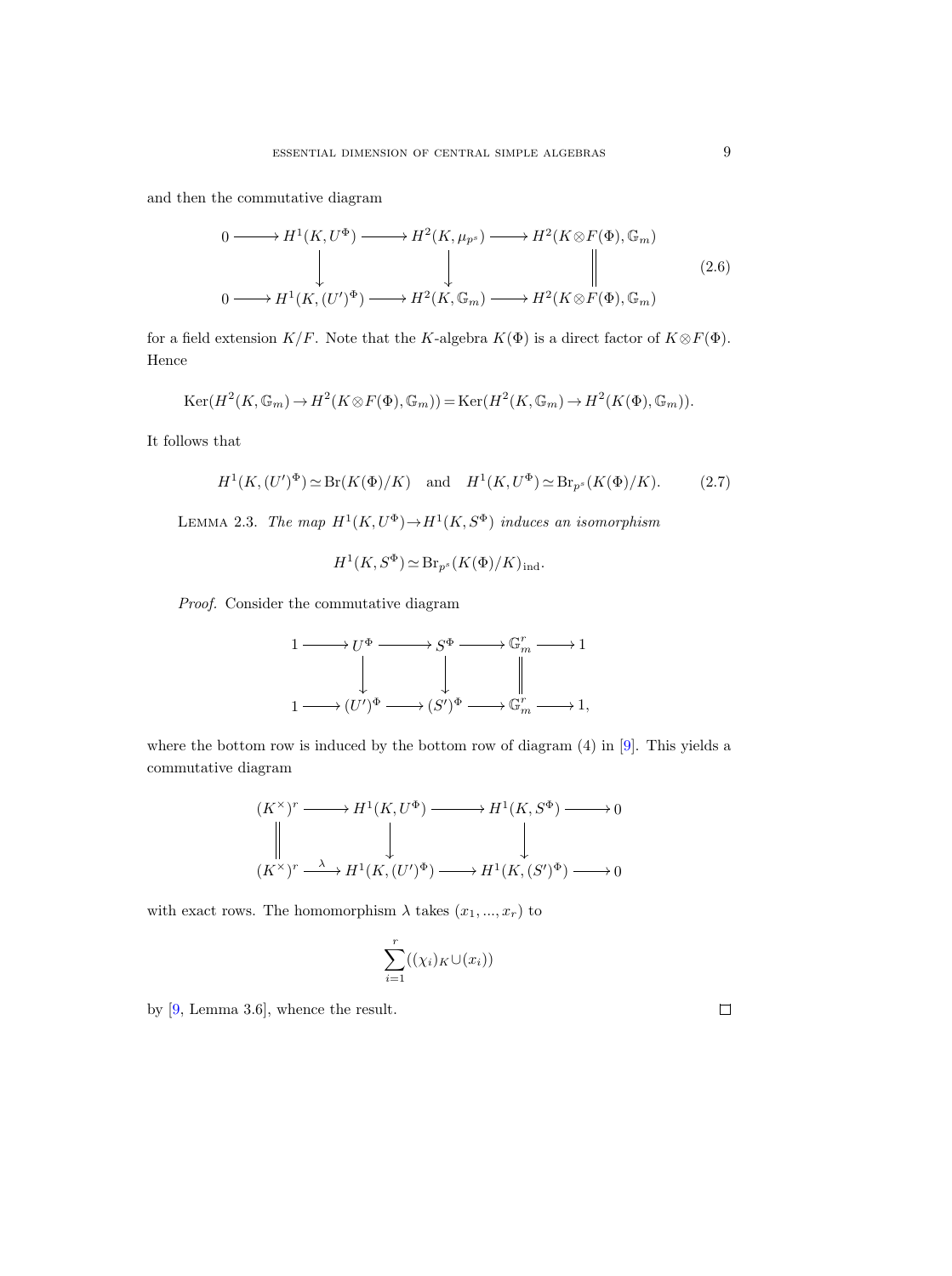10 S. BAEK AND A. MERKURJEV

#### 3. Essential dimension of algebraic tori

Let S be an algebraic group over F and p be a prime integer different from  $char(F)$ . The essential dimension ed(S) (resp. essential p-dimension ed<sub>p</sub>(S)) of S is defined to be the essential  $(p-)$ dimension of the functor taking a field extension  $K/F$  to the set of isomorphism classes  $S$ -torsors $(K)$  of  $S$ -torsors over  $K$ . Note that the functor  $S$ -torsors is isomorphic to the functor taking K to the set  $H^1(K, S)$ .

Let S be an algebraic torus over F split by L with  $G = Gal(L/F)$ . We assume that G is a group of order  $p^r$ , where  $r \ge 2$ . Let X be the G-module of characters of S. Define the group  $\overline{X}:=X/(pX+IX)$ , where I is the augmentation ideal in  $R=\mathbb{Z}[G]$ . For any subgroup  $H\subset G$ , consider the composition  $X^H \hookrightarrow X \to \overline{X}$ . For every k, let  $V_k$  denote the subgroup generated by images of the homomorphisms  $X^H \! \rightarrow \! \overline{X}$  over all subgroups  $H$  with  $[G:H] \leqslant p^k$ . We have the sequence of subgroups

<span id="page-9-1"></span>
$$
0 = V_{-1} \subset V_0 \subset \dots \subset V_r = \overline{X}.
$$
\n
$$
(3.1)
$$

A p-presentation of X is a G-homomorphism  $P \rightarrow X$ , with P being a permutation Gmodule, having a finite cokernel of order prime to  $p$ . A  $p$ -presentation with the smallest rank $(P)$  is called *minimal*. The essential *p*-dimension of algebraic tori was determined in [\[6,](#page-26-6) Theorem 1.1] in terms of a minimal p-presentation  $P \rightarrow X$ :

<span id="page-9-0"></span>
$$
ed_p(S) = rank(P) - dim(S).
$$
\n(3.2)

We have the following explicit formula for the essential  $(p-)$ dimension of S (cf. [\[9,](#page-26-3) Theorem 4.3]).

<span id="page-9-2"></span>THEOREM 3.1. Let S be a torus over a field  $F$  and p be a prime integer different from char(F). If the decomposition group  $G$  of  $S$  is a p-group, then

$$
ed(S) = ed_p(S) = \sum_{k=0}^{r} (rank V_k - rank V_{k-1})p^{k} - dim(S).
$$

*Proof.* The second equality was proven in [\[9,](#page-26-3) Theorem 4.3]. Let  $\nu: P \rightarrow X$  be a minimal p-presentation. By definition, the index  $m := [X:\text{Im}(\nu)]$  is prime to p. Let T be the torus split by L with the character G-module Im( $\nu$ ). The inclusion of Im( $\nu$ ) into X yields a homomorphism  $\alpha: S \to T$ . As  $mX \subset \text{Im}(\nu)$ , there is a homomorphism  $\beta: T \to S$ such that the compositions  $\alpha \circ \beta$  and  $\beta \circ \alpha$  are the mth power endomorphisms of T and S, respectively. It follows that for any field extension  $K/F$ , the kernel and cokernel of the induced homomorphism

$$
\alpha_*\colon H^1(K, S) \longrightarrow H^1(K, T)
$$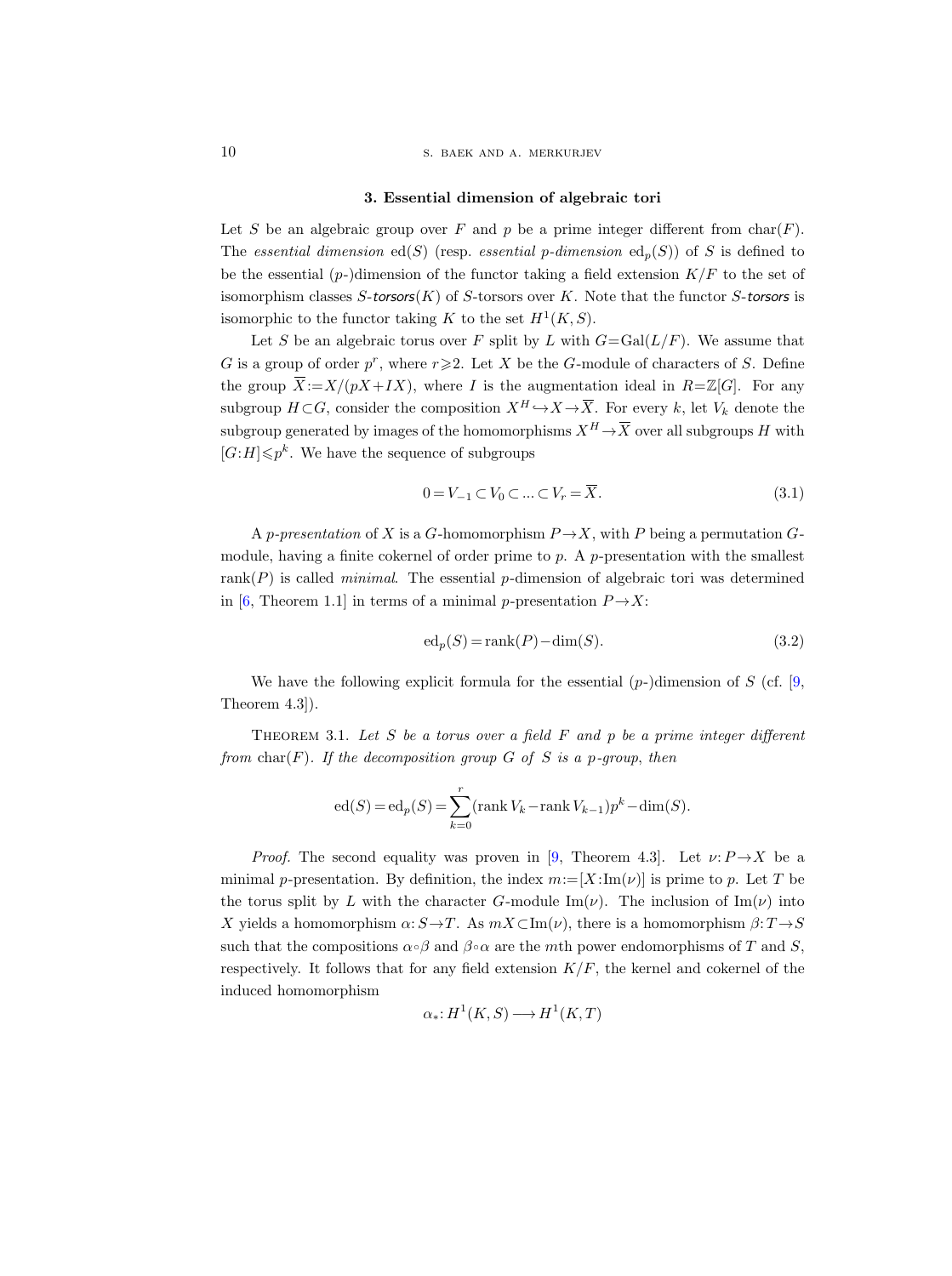are m-periodic. But both groups are p-groups, since S and T are split by a p-extension. Therefore,  $\alpha_*$  is an isomorphism.

Thus, the homomorphism  $\alpha: S \rightarrow T$  induces an isomorphism of functors

$$
S\text{-torsors}\xrightarrow{\sim} T\text{-torsors}.
$$

It follows that  $ed(S)=ed(T)$ . The surjection  $P\rightarrow \text{Im}(\nu)$  yields a generically free representation of T by  $[10, \text{ Lemma } 3.3]$ . Hence, by  $[3, \text{ Proposition } 4.11]$  and  $(3.2)$ , we have

$$
ed_p(S) \leqslant ed(S) = ed(T) \leqslant rank(P) - dim(T) = rank(P) - dim(S) = ed_p(S),
$$

and therefore  $ed(S)=ed_p(S)$ .

Let F be a field,  $\Phi$  be a subgroup of  $\text{Ch}_p(F)$  of rank  $r \geq 2$ ,  $L = F(\Phi)$  and  $G =$  $Gal(L/F)$ . In this section we compute the essential  $(p-)$ dimension of the algebraic tori  $U^{\Phi}$  and  $S^{\Phi}$  defined by [\(2.4\)](#page-7-0). For any subgroup H of G, we write  $n_H := \sum_{\tau \in H} \tau$  in  $R=\mathbb{Z}[G]$ . An element  $x\in R$  is decomposable if  $x=yz$  with  $y, z\in R$ , and  $\varepsilon(y), \varepsilon(z)\in p\mathbb{Z}$ .

<span id="page-10-2"></span>LEMMA 3.2. Let  $H \subset G$  be a non-trivial subgroup and  $x \in R$  be such that

$$
\varepsilon(n_H x) \in p^2 \mathbb{Z}.
$$

Then  $n_Hx$  is decomposable.

*Proof.* If  $|H|=p$ , then  $\varepsilon(x)\in p\mathbb{Z}$  and hence  $n\#x$  is decomposable. Otherwise we have  $H=H'\times H''$  for non-trivial subgroups H' and H''. As  $n_H=n_{H'}n_{H''}$ , the element  $n_H$ , and therefore  $n_Hx$ , is decomposable.  $\Box$ 

<span id="page-10-1"></span>LEMMA 3.3. If  $x \in R$  is decomposable, then  $x \equiv \varepsilon(x)$  modulo  $pI + I^2$ .

*Proof.* Let  $y = \varepsilon(y) + u$  and  $z = \varepsilon(z) + v$  for some  $u, v \in I$ . Then we have

$$
yz - \varepsilon(yz) = (\varepsilon(y)v + \varepsilon(z)u) + uv \in pI + I^2.
$$

Consider the sequence of subgroups  $V_k\subset\bar{J}$  as in [\(3.1\)](#page-9-1) with respect to the algebraic torus  $U^{\Phi}$ . If  $x \in J$ , we write  $\bar{x}$  for the class of x in  $\bar{J}$ . The classes  $\overline{\sigma_i-1}$  and  $\overline{p^s}$  form a basis for  $\bar{J}$ . Hence, rank $(\bar{J})=r+1$ .

<span id="page-10-0"></span>LEMMA 3.4. The group  $V_k$  is generated by

(1) the elements  $\overline{n_Hx}$  such that  $|H| \geq p^{r-k}$  and  $\varepsilon(n_Hx) \in p^s \mathbb{Z}$  if  $r-k < s$ ;

(2) the elements  $\bar{n}_H$  such that  $|H| \geqslant p^{r-k}$  if  $r-k \geqslant s$ .

<span id="page-10-3"></span>*Proof.* The statement follows from the equality  $J^H = R^H \cap J = n_H R \cap J$ .  $\Box$ 

 $\Box$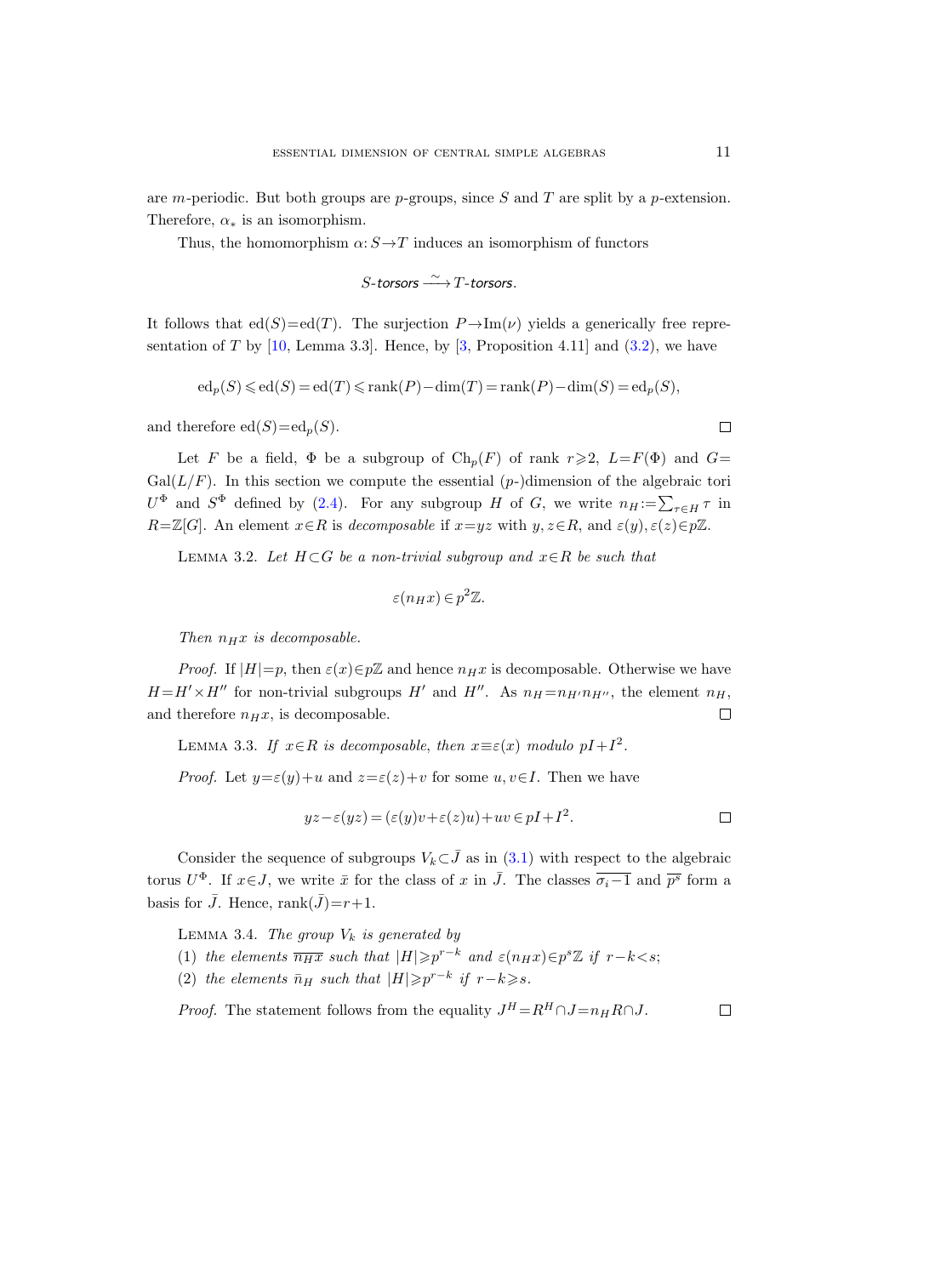LEMMA 3.5. If  $k < r - s$ , then  $V_k = 0$ .

*Proof.* By Lemma [3.4](#page-10-0) (2),  $V_k$  is generated by  $\bar{n}_H$  with  $|H| \geq p^{r-k}$ . Since  $n_H$  is decomposable and  $|H|>p^s$ , in view of Lemma [3.3,](#page-10-1) we have  $\bar{n}_H = \varepsilon(n_H) = |H|=0$ , as  $|H| \in pJ$ .

LEMMA 3.6. If  $s \geq 2$  and  $r-s \leq k \leq r-1$ , then dim(V<sub>k</sub>)=1.

*Proof.* By Lemma [3.4,](#page-10-0)  $V_k$  is generated by  $\overline{n_H x}$  with H non-trivial and  $\varepsilon(n_H x) \in p^s \mathbb{Z}$ . As  $s \geqslant 2$ , the element  $n_H x$  is decomposable by Lemma [3.2.](#page-10-2) In view of Lemma [3.3,](#page-10-1)  $\overline{n_Hx} = \varepsilon(n_Hx)$ . Hence,  $V_k$  is generated by  $\overline{p^s}$ .  $\Box$ 

<span id="page-11-0"></span>LEMMA 3.7. If  $s=1$  and p is odd, then  $\dim(V_{r-1})=1$ .

*Proof.* We claim that  $V_{r-1}$  is generated by  $\bar{p}$ . By Lemma [3.4](#page-10-0)(2),  $V_{r-1}$  is generated by  $\bar{n}_H$  with  $|H| \geq p$ . If  $|H| \geq p^2$  then, by Lemma [3.2,](#page-10-2)  $n_H$  is decomposable and, in view of Lemma [3.3,](#page-10-1)  $\bar{n}_H = \overline{\varepsilon(n_H)}=0.$ 

Suppose that  $|H|=p$  and let  $\sigma \in H$  be a generator. We have  $n_H - p = (\sigma - 1)m$ , where  $m=\sum_{i=0}^{p-2}(p-1-i)\sigma^i$ , so  $\varepsilon(m)=\frac{1}{2}p(p-1)$ . As p is odd,  $\varepsilon(m)\in p\mathbb{Z}$ . Hence,  $m\in pR+I$ , and therefore  $n_H - p \in pI + I^2$  and  $\bar{n}_H = \bar{p}$  in  $\bar{J}$ .  $\Box$ 

<span id="page-11-1"></span>LEMMA 3.8. If  $s=1$  and  $p=2$ , then  $V_{r-1}=\overline{J}$ .

*Proof.* By Lemma [3.4](#page-10-0)(2),  $V_{r-1}$  is generated by  $\bar{n}_H$  with  $|H|\geq 2$ . Take non-trivial elements  $\sigma \neq \tau$  in G. Then  $\overline{2}=\overline{1+\sigma\tau}-\sigma\overline{(1+\tau)}+\overline{1+\sigma}\in V_{r-1}$ . Also, for any  $\sigma \in G$ , we have  $\overline{\sigma-1}=\overline{1+\sigma}-\overline{2}\in V_{r-1}$ . The group  $\overline{J}$  is generated by  $\overline{2}$  and  $\overline{\sigma-1}$  over all  $\sigma\in G$ .  $\Box$ 

<span id="page-11-2"></span>PROPOSITION 3.9. We have

$$
ed(U^{\Phi}) = ed_p(U^{\Phi}) = \begin{cases} (r-1)2^{r-1}, & \text{if } p=2 \text{ and } s=1, \\ (r-1)p^r + p^{r-s}, & \text{otherwise.} \end{cases}
$$

*Proof.* Note that  $V_r = \bar{J}$ ,  $\text{rank}(V_r) = \text{rank}(\bar{J}) = r+1$  and  $\dim(U^{\Phi}) = p^r$ .

Case 1. p is odd, or  $p=2$  and  $s\geq 2$ . By Lemmas [3.5–](#page-10-3)[3.7,](#page-11-0) we have

$$
\operatorname{rank} V_k = \begin{cases} r+1, & \text{if } k = r, \\ 1, & \text{if } r-s \leqslant k < r, \\ 0, & \text{if } 0 \leqslant k < r-s. \end{cases}
$$

Since the decomposition group G of  $U^{\Phi}$  is a p-group, by Theorem [3.1](#page-9-2) we have

$$
ed(U^{\Phi}) = ed_p(U^{\Phi}) = rp^r + p^{r-s} - dim(U^{\Phi}) = rp^r + p^{r-s} - p^r = (r-1)p^r + p^{r-s}.
$$

Case 2.  $p=2$  and  $s=1$ . By Lemmas [3.5](#page-10-3) and [3.8,](#page-11-1) we have

$$
rank V_k = \begin{cases} r+1, & \text{if } k = r-1 \text{ or } k = r, \\ 0, & \text{if } 0 \le k \le r-2. \end{cases}
$$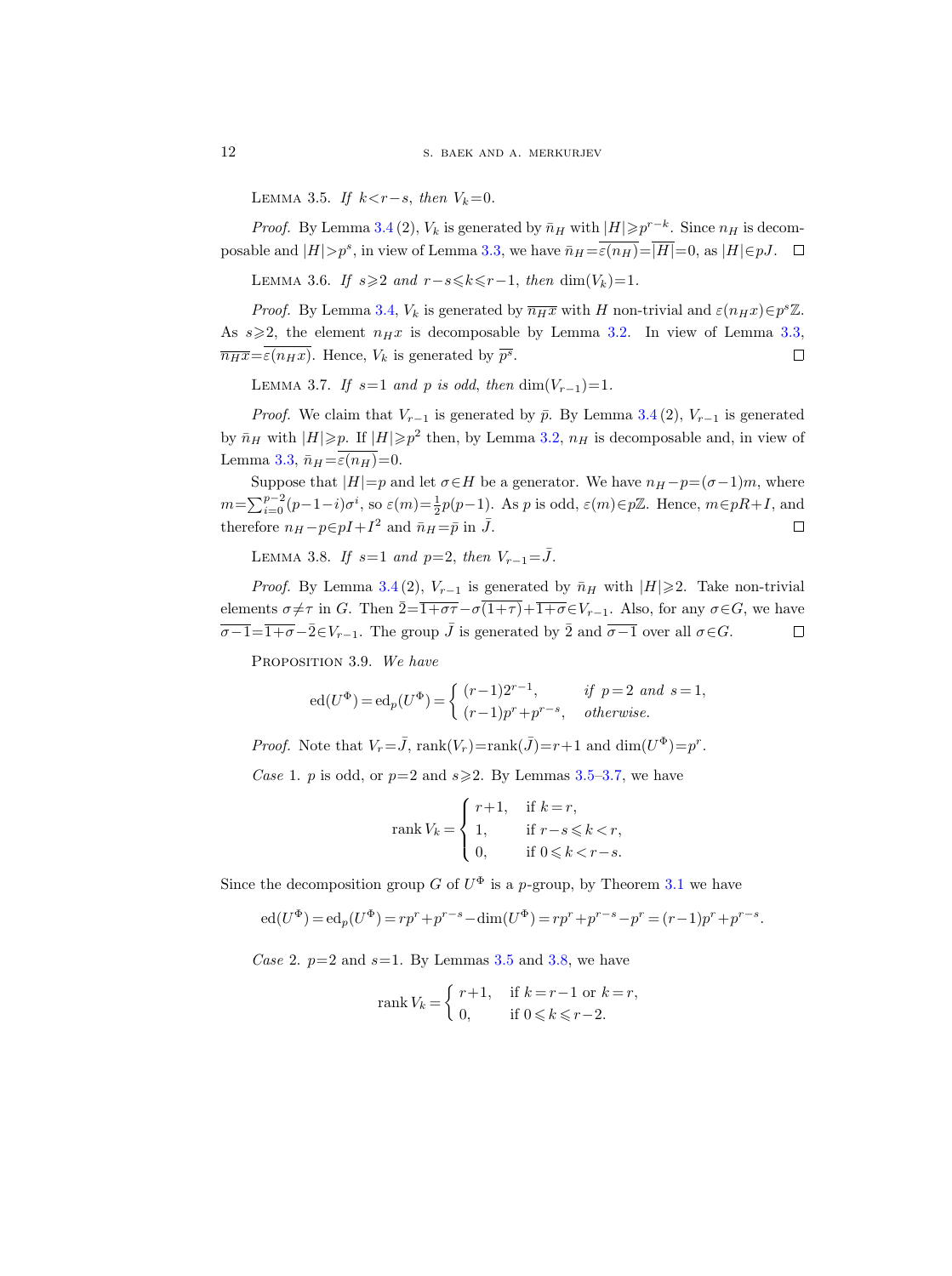Again by Theorem [3.1,](#page-9-2)

$$
ed(U^{\Phi}) = ed_2(U^{\Phi}) = (r+1)2^{r-1} - dim(U^{\Phi}) = (r-1)2^{r-1}.
$$

<span id="page-12-2"></span>Remark 3.10. One can construct a surjective minimal p-presentation  $\varrho: P' \rightarrow J$  as follows.

Case 1. p is odd, or  $p=2$  and  $s\geqslant 2$ . Let H be a subgroup of G of order  $p^s$  and  $P' := R^r \oplus \mathbb{Z}[G/H]$ . We define  $\varrho$  by

$$
\nu(x_1, ..., x_r, \bar{y}) = \sum_{i=1}^r (\sigma_i - 1)x_i + n_H y.
$$

Note that the element  $n_H y$  is independent of the choice of the representative  $y \in \mathbb{Z}[G]$ of  $\bar{y}$ . The image of  $\varrho$  contains I and  $n_H$ . Since  $n_H \equiv p^s$  modulo I, we have  $p^s \in \text{Im}(\varrho)$ , and hence  $\varrho$  is surjective. Note that  $e_{ij}=(\sigma_i-1)e_j-(\sigma_j-1)e_i\in\text{Ker}(\varrho)$ . As  $\sigma e_{ij}\neq e_{ij}$  for  $j \neq i$  and every  $\sigma \in G \setminus \{1\}$ , the group G acts faithfully on Ker( $\varrho$ ).

Case 2.  $p=2$  and  $s=1$ . Let  $H_i$  be the subgroup of G generated by  $\sigma_i$  and let  $H=\langle \sigma_1 \sigma_2 \rangle$ . Set

$$
P' = \coprod_{i=1}^r \mathbb{Z}[G/H_i] \oplus \mathbb{Z}[G/H].
$$

We define  $\rho$  by

$$
\varrho(\bar{x}_1, ..., \bar{x}_r, \bar{y}) = \sum_{i=1}^r (\sigma_i + 1)x_i + (\sigma_1 \sigma_2 + 1)y.
$$

The image of  $\varrho$  contains  $\sigma_i+1$  and  $2=(\sigma_1\sigma_2+1)-\sigma_1(\sigma_2+1)+(\sigma_1+1)$ . Hence,  $\varrho$  is surjective. Note that we have  $h_{ij} := (\sigma_i + 1)e_j - (\sigma_j + 1)e_i \in \text{Ker}(\varrho)$ . Since  $\sigma h_{ij} \neq h_{ij}$  for  $i \neq j$ and  $\sigma \in G \setminus \langle \sigma_i, \sigma_j \rangle$ , the group G acts faithfully on  $\text{Ker}(\varrho)$  if  $r \geq 3$ . In fact, G acts trivially on  $\text{Ker}(\rho)$  if  $r=2$ .

<span id="page-12-1"></span>Corollary 3.11. We have

$$
ed(S^{\Phi}) = ed_p(S^{\Phi}) = \begin{cases} (r-1)2^{r-1} - r, & \text{if } p = 2 \text{ and } s = 1, \\ (r-1)p^r + p^{r-s} - r, & \text{otherwise.} \end{cases}
$$

*Proof.* By [\(3.2\)](#page-9-0) and Proposition [3.9,](#page-11-2) there is a minimal p-presentation  $\nu: P \rightarrow J$  such that

<span id="page-12-0"></span>
$$
rank(P) = \begin{cases} (r+1)2^{r-1}, & \text{if } p=2 \text{ and } s=1, \\ rp^r + p^{r-s}, & \text{otherwise.} \end{cases}
$$
 (3.3)

The exact sequence

 $0 \longrightarrow \mathbb{Z}^r \longrightarrow Q \longrightarrow J \longrightarrow 0$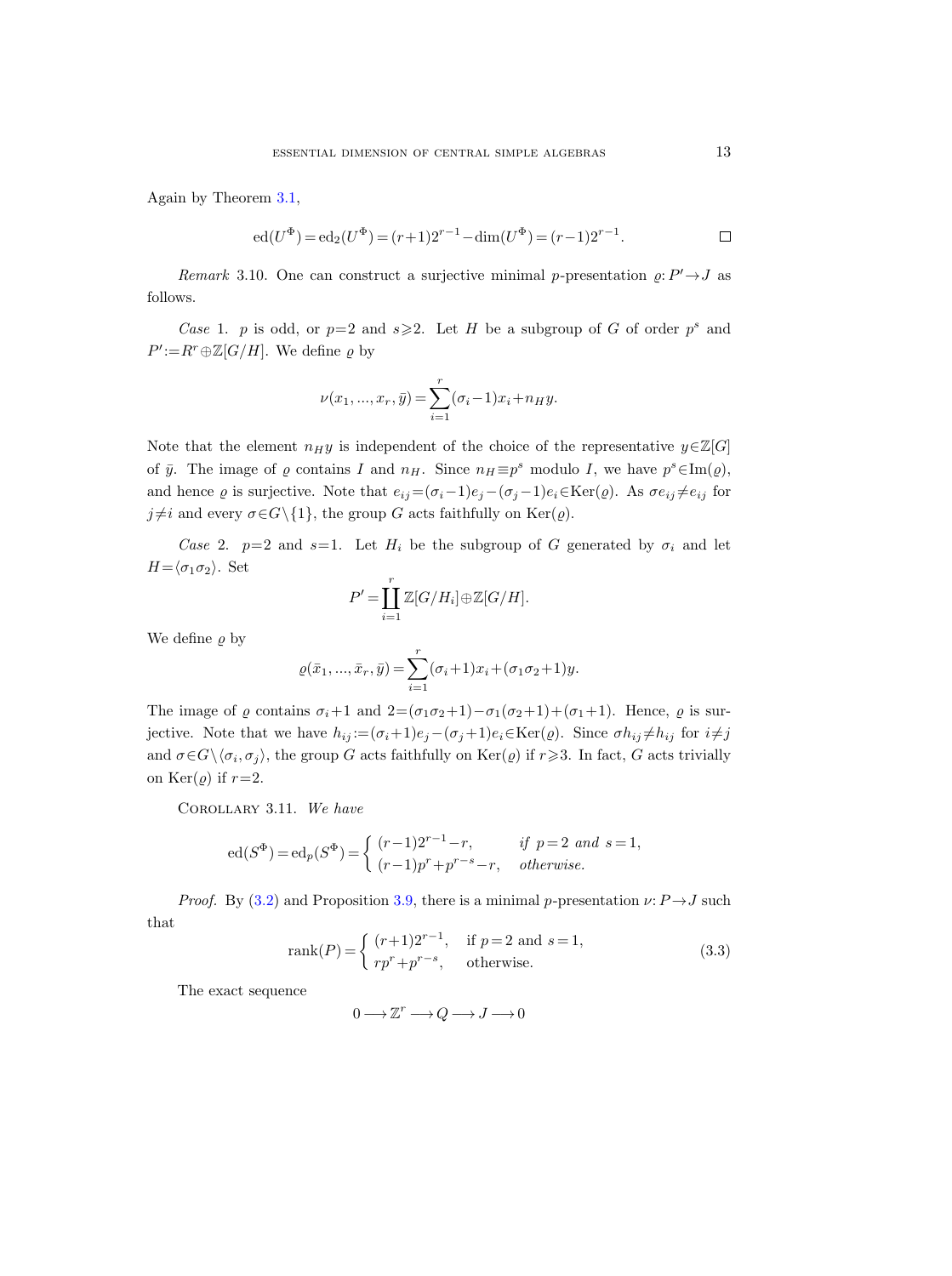in the bottom row of  $(2.3)$  yields an exact sequence

$$
\mathrm{Hom}_G(P, Q) \longrightarrow \mathrm{Hom}_G(P, J) \longrightarrow \mathrm{Ext}^1_G(P, \mathbb{Z}^r).
$$

As P and  $\mathbb{Z}^r$  are permutation G-modules,  $\text{Ext}_G^1(P, \mathbb{Z}^r) = 0$ . Hence, the homomorphism  $\nu$  factors through a morphism  $\nu'$ :  $P \rightarrow Q$ .

Recall that we write  $\overline{X} = X/(pX + IX)$  for a G-module X. Since  $\overline{Z^r} \simeq (\mathbb{Z}/p\mathbb{Z})^r \to \overline{Q}$ is the zero map, the natural homomorphism  $\overline{Q} \rightarrow \overline{J}$  is an isomorphism, and hence  $\nu'$  is a minimal p-presentation of Q. Note that G is a decomposition group of  $S^{\Phi}$  and we have  $\dim(S^{\Phi})=p^r+r$ . By Theorem [3.1,](#page-9-2)  $ed(S^{\Phi})=ed_p(S^{\Phi})=rank(P)-dim(S^{\Phi})$ . Hence, the result follows by [\(3.3\)](#page-12-0).  $\Box$ 

## 4. Degeneration

In this section we relate the essential p-dimensions of  $Alg_{p',p^s}$  and of the torus  $S^{\Phi}$  by means of the iterated degeneration (Proposition [4.1\)](#page-14-0). The latter is a method of comparison of the essential p-dimension of an object (a central simple algebra in our case) over a complete discrete-valued field and of its specialization over the residue field.

#### 4.1. A simple degeneration

Let F be a field, p be a prime integer different from  $char(F)$  and  $\Phi \subset Ch_p(F)$  be a finite subgroup. For integers  $k \ge 0$ ,  $s \ge 1$  and a field extension  $K/F$ , let

<span id="page-13-0"></span>
$$
\mathcal{B}_{k,s}^{\Phi}(K) = \{ \alpha \in \text{Br}(K) \{ p \} : \text{ind}(\alpha_{K(\Phi)}) \leqslant p^k \text{ and } \exp(\alpha) \leqslant p^s \}. \tag{4.1}
$$

We say that two elements  $\alpha$  and  $\alpha'$  in  $\mathcal{B}^{\Phi}_{k,s}(K)$  are equivalent if  $\alpha-\alpha' \in \text{Br}(K(\Phi)/K)_{\text{dec}}$ . Write  $\mathcal{B}_{k,s}^{\Phi}(K)$  for the set of equivalence classes in  $\mathcal{B}_{k,s}^{\Phi}(K)$ . To simplify notation, we shall write  $\alpha$  for the equivalence class of an element  $\alpha \in \mathcal{B}_{k,s}^{\Phi}(K)$  in  $\mathcal{B}_{k,s}^{\Phi}(K)$ . We view  $\mathcal{B}_{k,s}^{\Phi}$  and  $\widetilde{\mathcal{B}}_{k,s}^{\Phi}$  as functors from Fields/F to Sets.

In particular, if  $k=0$ , then  $\mathcal{B}_{0,s}^{\Phi}(K)$  and  $\mathcal{B}_{0,s}^{\Phi}(K)$  are bijective to  $\text{Br}_{p^s}(K(\Phi)/K)$  and  $Br_{p^s}(K(\Phi)/K)_{\text{ind}}$ , respectively. Hence, by [\(2.7\)](#page-8-0) and Lemma [2.3,](#page-8-1)

<span id="page-13-1"></span>
$$
\mathcal{B}_{0,s}^{\Phi} \simeq U^{\Phi} \text{-torsors} \quad \text{and} \quad \widetilde{\mathcal{B}}_{0,s}^{\Phi} \simeq S^{\Phi} \text{-torsors.} \tag{4.2}
$$

Moreover, if  $\Phi=0$ , then

$$
\mathcal{B}_{k,s}^{\Phi} = \widetilde{\mathcal{B}}_{k,s}^{\Phi} \simeq \mathcal{A} \mathcal{B}_{\mathcal{P}^k, \mathcal{P}^s}.
$$
\n
$$
(4.3)
$$

Let  $\Phi' \subset \Phi$  be a subgroup of index p and  $\eta \in \Phi \backslash \Phi'$ . Hence,  $\Phi = \langle \Phi', \eta \rangle$ . Let  $E/F$ be a field extension such that  $\eta_E \notin \Phi_E'$  in Ch(E). Choose an element  $\alpha \in \mathcal{B}_{k,s}^{\Phi}(E)$ , i.e.,  $\alpha \in Br(E)\{p\}$  such that  $\text{ind}(\alpha_{E(\Phi)}) \leqslant p^k$  and  $\exp(\alpha) \leqslant p^s$ .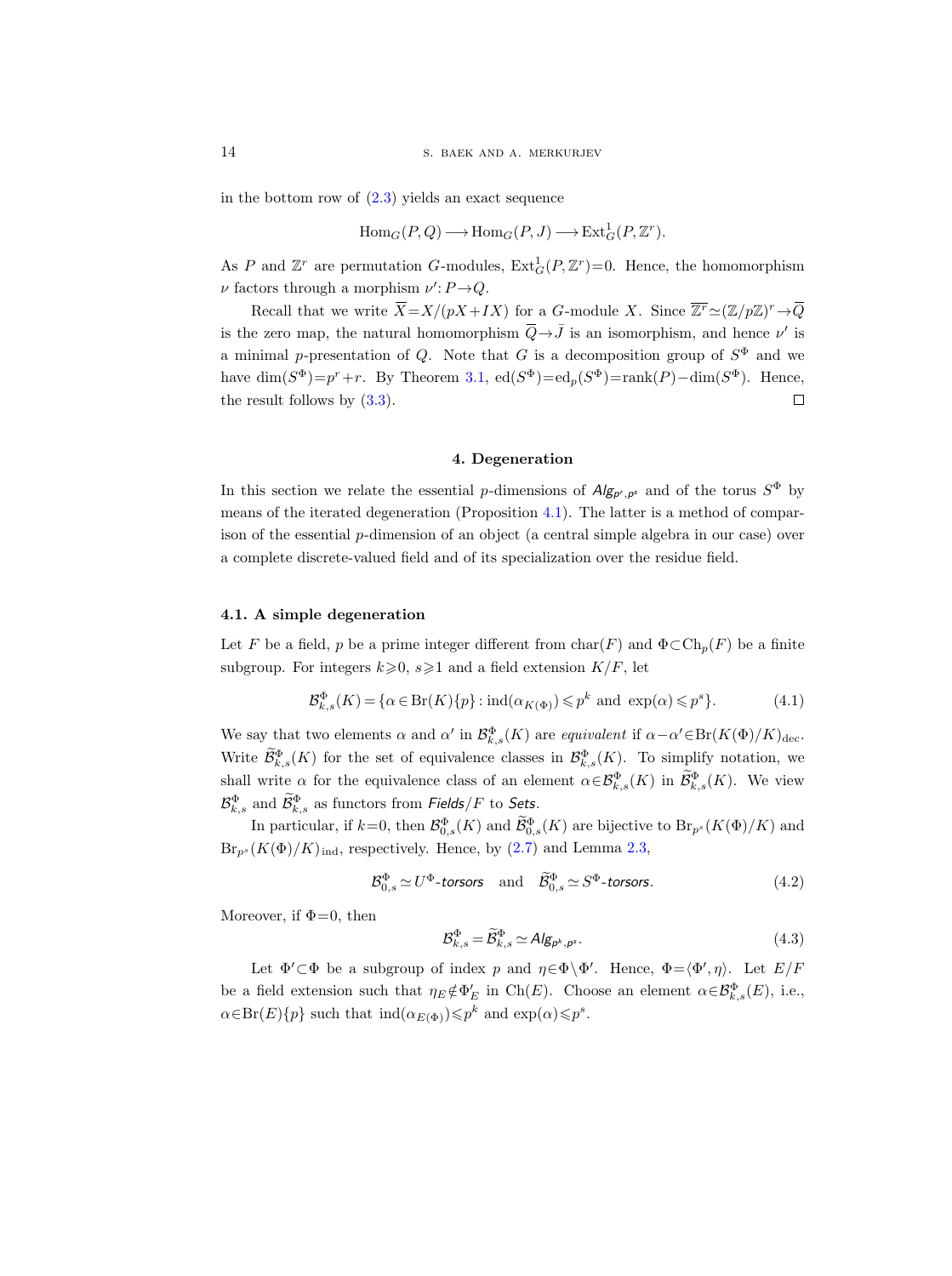Let  $E'$  be a field extension of F which is complete with respect to a discrete valuation  $v'$  over  $F$  with residue field  $E$  and set

$$
\alpha' := \widehat{\alpha} + (\widehat{\eta}_E \cup (x)) \in \text{Br}(E')\{p\},\tag{4.4}
$$

for some  $x \in (E')^{\times}$  such that  $v'(x)$  is prime to p. Since  $\eta_{E(\Phi')} \neq 0$ , it follows from  $(2.1)$ applied to the element  $\alpha'_{E'(\Phi')}$  over the complete field  $E'(\Phi')$  with residue field  $E(\Phi')$ that

$$
ind(\alpha'_{E'(\Phi')}) = p ind(\alpha_{E(\Phi)}) \leqslant p^{k+1} \quad \text{and} \quad \exp(\alpha') \leqslant lcm(\exp(\alpha), p) \leqslant p^s.
$$

Hence,  $\alpha' \in \mathcal{B}_{k+1,s}^{\Phi'}(E').$ 

In the case the condition  $\exp(\alpha) \leq p^s$  in [\(4.1\)](#page-13-0) is dropped, the following result was proved in [\[9,](#page-26-3) Proposition 5.2].

<span id="page-14-0"></span>PROPOSITION 4.1. Suppose that for any finite extension of fields  $N/E$  of degree prime to p and any character  $\varrho \in \text{Ch}(N)$  of order  $p^2$  such that  $p\varrho \in \Phi_N \backslash \Phi'_N$  we have  $\operatorname{ind}(\alpha_{N(\Phi',\varrho)}) \geqslant p^k$ . Then

$$
ed_p^{\widetilde{\mathcal{B}}_{k+1,s}^{\Phi'}}(\alpha') \geqslant ed_p^{\widetilde{\mathcal{B}}_{k,s}^{\Phi}}(\alpha)+1.
$$

Proof. The proof of [\[9,](#page-26-3) Proposition 5.2] still works with the following modification.

Let  $M/E'$  be a finite extension of fields of degree prime to p,  $M_0\subset M$  be a subfield over F and  $\alpha'_0 \in \mathcal{B}_{k+1,s}^{\Phi'}(M_0)$  be such that  $(\alpha'_0)_M = \alpha'_M$  in  $\widetilde{\mathcal{B}}_{k+1,s}^{\Phi'}$  and

$$
\operatorname{tr} \deg_F(M_0) = \operatorname{ed}_p^{\widetilde{\mathcal{B}}_k^{\Phi'}}, (\alpha').
$$

We extend the discrete valuation  $v'$  on  $E'$  to a (unique) discrete valuation v on M, and let N be its residue field. Let  $N_0$  be the residue field of the restriction of v to  $M_0$ . It was shown in the proof of [\[9,](#page-26-3) Proposition 5.2] that there exist  $\alpha_0 \in Br(N_0)\{p\}$  with  $\text{ind}(\alpha_0)_{N_0(\Phi)} \leqslant p^k$ , a prime element  $\pi_0$  in  $M_0$  and  $\eta_0 \in \text{Ch}_p(N_0)$  such that

<span id="page-14-1"></span>
$$
(\alpha'_0)_{\widehat{M}_0} = \widehat{\alpha}_0 + (\widehat{\eta}_0 \cup (\pi_0)) \quad \text{in } \operatorname{Br}(\widehat{M}_0), \tag{4.5}
$$

where  $\widehat{M}_0$  is the completion of the field  $M_0$  with respect to the restriction of v on  $M_0$ , and

<span id="page-14-2"></span>
$$
\alpha_N - (\alpha_0)_N \in Br(N(\Phi)/N)_{\text{dec}}.\tag{4.6}
$$

By  $(4.5)$ , we have

$$
\exp(\alpha_0) = \exp(\widehat{\alpha}_0) \leq \operatorname{lcm}(\exp(\alpha'_0)_{\widehat{M}_0}, p) \leq \operatorname{lcm}(\exp(\alpha'_0), p) \leq p^s,
$$

and hence  $\alpha_0 \in \mathcal{B}_{k,s}^{\Phi}(N_0)$ . Therefore, the class of  $\alpha_N$  in  $\mathcal{B}_{k,s}^{\Phi}(N)$  is defined over  $N_0$  by [\(4.6\)](#page-14-2). It follows that

$$
\mathrm{ed}^{\widetilde{\mathcal{B}}_{k+1,s}^{\Phi'}}_{p}(\alpha') = \mathrm{tr} \deg_F(M_0) \geqslant \mathrm{tr} \deg_F(N_0) + 1 \geqslant \mathrm{ed}^{\widetilde{\mathcal{B}}_{k,s}^{\Phi}}_{p}(\alpha) + 1.
$$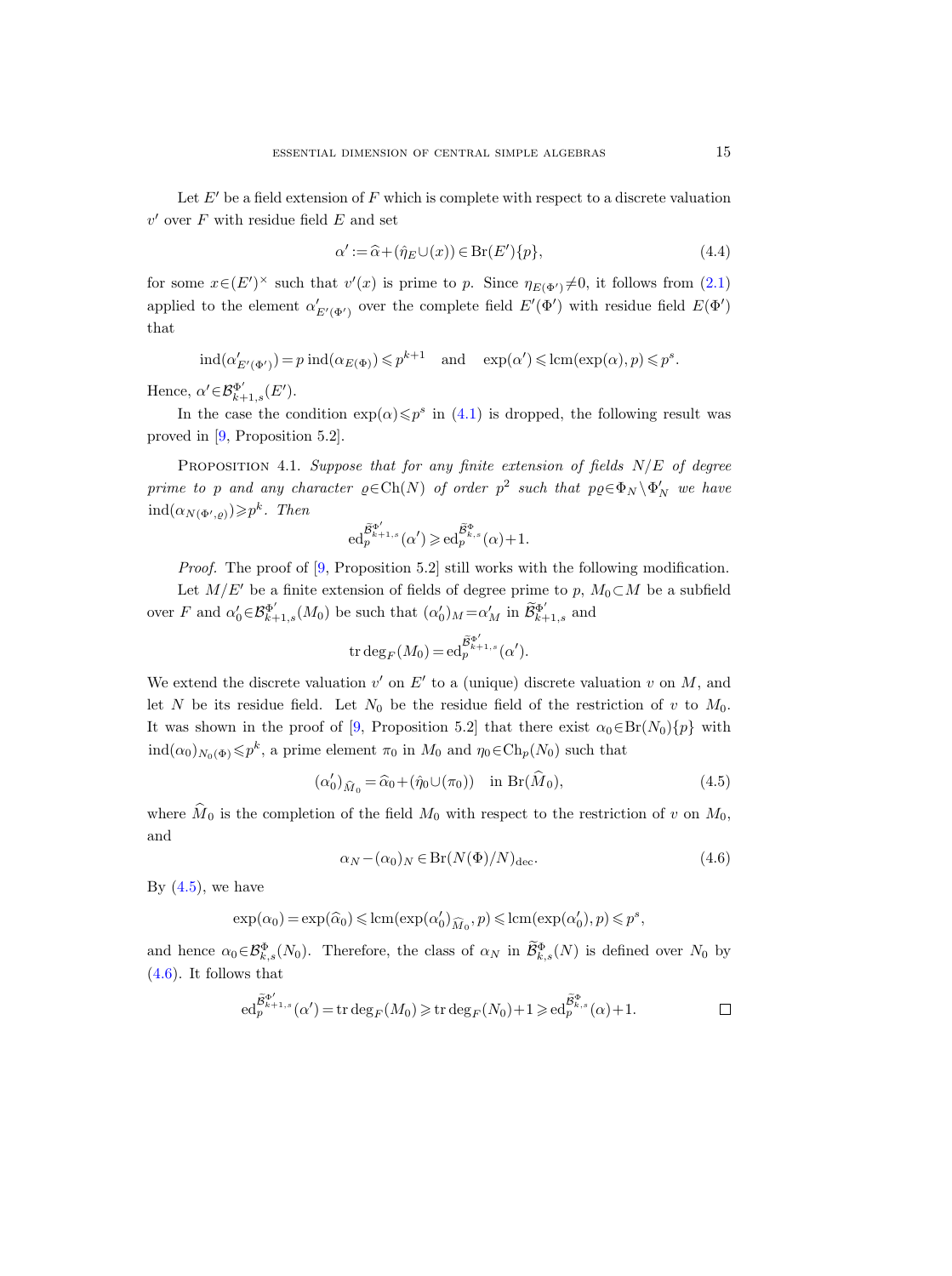#### <span id="page-15-2"></span>4.2. A technical lemma

In this subsection we prove Lemma [4.2,](#page-15-0) which will allow us to apply Proposition [4.1.](#page-14-0)

Until the end of this subsection we assume that the base field  $F$  contains a primitive  $p^2$ -th root of unity.

Let  $\chi_1, \chi_2, ..., \chi_r$ , with  $r \geq 2$ , be linearly independent characters in  $\text{Ch}_p(F)$  and let  $\Phi=\langle\chi_1,\chi_2,...,\chi_r\rangle$ . Let  $E/F$  be a field extension such that rank( $\Phi_E)=r$  and  $\alpha\in\text{Br}(E)\{p\}$ be an element that is split by  $E(\Phi)$  and is such that  $\exp(\alpha) \leq p^s$ .

Let  $E=E_0, E_1, ..., E_r$  be field extensions of F such that, for any  $k=1, 2, ..., r$ , the field  $E_k$  is complete with respect to a discrete valuation  $v_k$  over F and  $E_{k-1}$  is its residue field. For any  $k=1, 2, ..., r$ , choose elements  $x_k \in E_k^{\times}$  such that  $v_k(x_k)$  is prime to p and define the elements  $\alpha_k \in Br(E_k) \{p\}$  inductively by  $\alpha_0 := \alpha$  and

$$
\alpha_k := \widehat{\alpha}_{k-1} + ((\widehat{\chi}_k)_{E_{k-1}} \cup (x_k)).
$$

Let  $\Phi_k$  be the subgroup of  $\Phi$  generated by  $\chi_{k+1},...,\chi_r$ . Thus,  $\Phi_0=\Phi$ ,  $\Phi_r=0$  and rank $(\Phi_k)=r-k$ . Note that the character  $(\chi_k)_{E_{k-1}(\Phi_k)}$  is not trivial. It follows from [\(2.1\)](#page-4-0) applied to the element  $(\alpha_k)_{E_k(\Phi_k)}$  over the complete field  $E_k(\Phi_k)$  with residue field  $E_{k-1}(\Phi_k)$  that

$$
ind(\alpha_k)_{E_k(\Phi_k)} = p ind(\alpha_{k-1})_{E_{k-1}(\Phi_{k-1})}
$$

for any  $k=1, ..., r$ . As  $\text{ind}(\alpha)_{E(\Phi)}=1$ , we have  $\text{ind}(\alpha_k)_{E_k(\Phi_k)}=p^k$  for all  $k=0, 1, ..., r$ . Moreover, as  $\exp(\alpha) \leqslant p^s$ , we have  $\exp(\alpha_k) \leqslant \text{lcm}(\exp(\alpha_{k-1}), p) \leqslant p^s$ . Thus,  $\alpha_k \in \mathcal{B}_{k,s}^{\Phi_k}(E_k)$ .

The following lemma assures that under a certain restriction on the element  $\alpha$ , the conditions of Proposition [4.1](#page-14-0) are satisfied for the fields  $E_k$ , the groups of characters  $\Phi_k$ and the elements  $\alpha_k$ . This lemma is similar to [\[9,](#page-26-3) Lemma 5.3].

<span id="page-15-0"></span>LEMMA 4.2. Suppose that for any subgroup  $\Psi \subset \Phi$  with  $[\Phi:\Psi]=p^2$  and any field extension  $L/E(\Psi)$  of degree prime to p, the element  $\alpha_L$  is not  $p^2$ -cyclic. Then, for every  $k=0, 1, ..., r-1$ , any finite extension of fields  $N/E_k$  of degree prime to p and any character  $\varrho \in \text{Ch}(N)$  of order  $p^2$  such that  $p\varrho \in (\Phi_k)_N \setminus (\Phi_{k+1})_N$ , we have

<span id="page-15-1"></span>
$$
ind(\alpha_k)_{N(\Phi_{k+1}, \varrho)} \geqslant p^k. \tag{4.7}
$$

*Proof.* Let k, N and  $\varrho$  satisfy the conditions of the lemma. We construct a new sequence of fields  $E_0, E_1, ..., E_r$  such that each  $E_i$  is a finite extension of  $E_i$  of degree prime to p as follows. We set  $\widetilde{E}_k = N$ . The fields  $\widetilde{E}_j$  with  $j < k$  are constructed by descending induction on j. If we have constructed  $\tilde{E}_j$  as a finite extension of  $E_j$  of degree prime to p, then we extend the valuation  $v_j$  to  $E_j$  and let  $E_{j-1}$  be its residue field. The fields  $E_m$  with  $m > k$  are constructed by ascending induction on m. If we have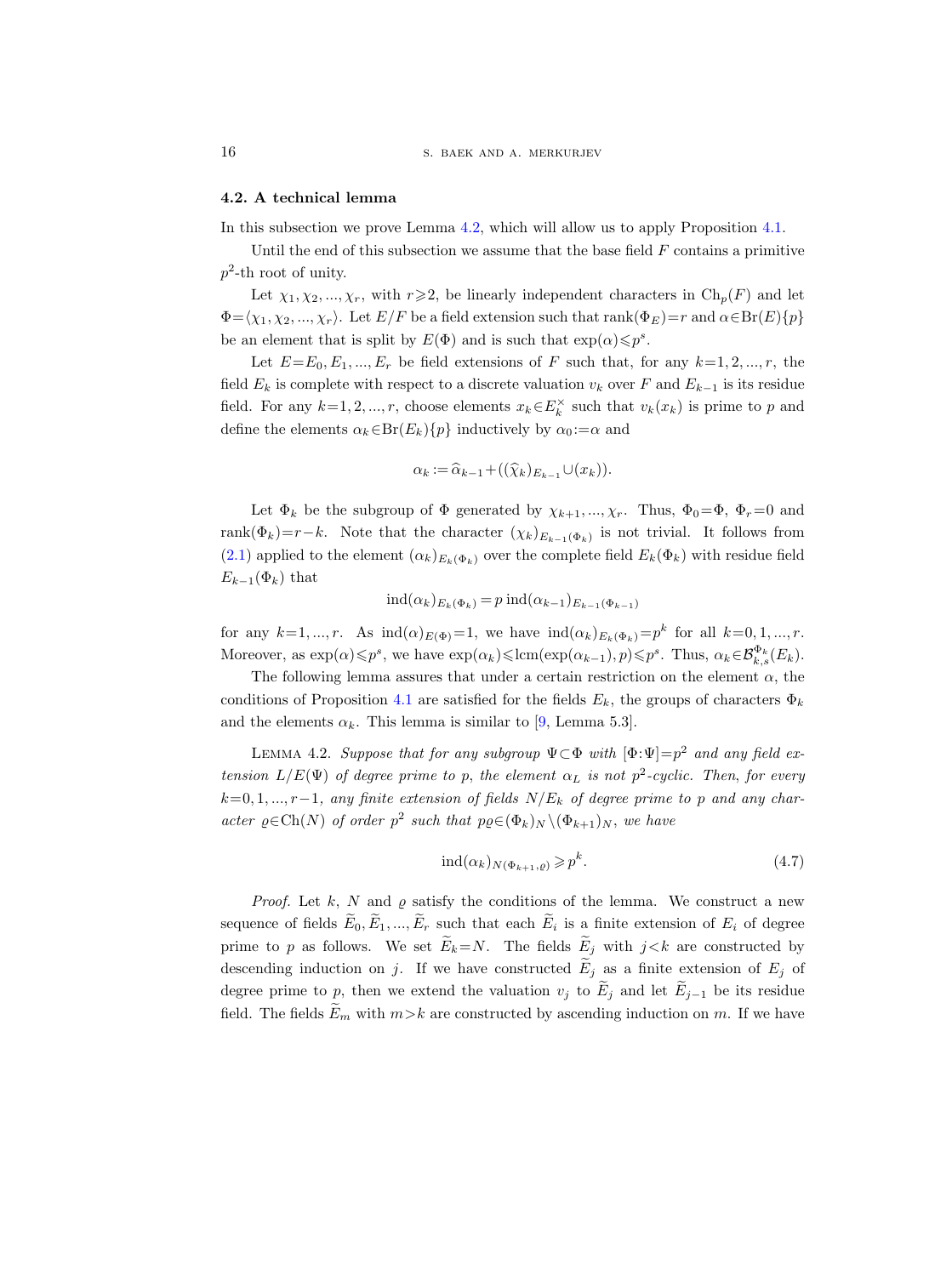constructed  $E_m$  as a finite extension of  $E_m$  of degree prime to p, then let  $E_{m+1}$  be an extension of  $E_{m+1}$  of degree  $[\widetilde{E}_m:E_m]$  with residue field  $\widetilde{E}_m$ . Replacing  $E_i$  by  $\widetilde{E}_i$  and  $\alpha_i$ by  $(\alpha_i)_{\tilde{E}_i}$ , we may assume that  $N = E_k$ .

We proceed by induction on r. The case  $r=1$  is obvious.

 $r-1 \Rightarrow r$ : First suppose that  $k < r-1$ . Consider the fields  $F' = F(\chi_r)$ ,  $E' = E(\chi_r)$ and  $E_i'=E_i(\chi_r)$ , the sequence of characters  $\chi_i'=(\chi_i)_{F'}$  and the sequence of elements  $\alpha'_i := (\alpha_i)_{E'_i} \in Br(E'_i)$  for  $0 \leq i \leq r-1$ . Let  $\Phi' = \langle \chi'_1, \chi'_2, ..., \chi'_{r-1} \rangle \subset Ch(F')$ , let  $\Phi'_i$  be the subgroup of  $\Phi'$  generated by  $\chi'_{i+1}, ..., \chi'_{r-1}$  and let  $\varrho' = \varrho_{E'_k}$ .

We check the conditions of the lemma for the new datum. Let  $\Psi'$  be a subgroup of  $\Phi'$  of index  $p^2$ . Then the preimage  $\Psi$  of  $\Psi'$  under the map  $Ch(F) \to Ch(F')$  is a subgroup of  $\Phi$  of index  $p^2$  and  $E'(\Psi') = E(\Psi)$ . Let  $L'/E'(\Psi')$  be a field extension of degree prime to p. By assumption, the element  $\alpha'_{L'} = \alpha_{L'}$  is not p<sup>2</sup>-cyclic. We also have that  $p\varrho' = p\varrho_{E'_k} \in (\Phi_k)_{E'_k} = (\Phi'_k)_{E'_k}$ . Suppose that  $p\varrho' \in (\Phi'_{k+1})_{E'_k}$ , i.e.,  $p\varrho_{E'_k} = p\varrho' = \eta_{E'_k}$  for some  $\eta \in (\Phi_{k+1})_{E_k}$ . It follows that  $p\varrho - \eta \in \text{Ker}(\text{Ch}(E_k) \to \text{Ch}(E'_k)) = \langle (\chi_r)_{E_k} \rangle$ , and therefore,  $p\varrho \in (\Phi_{k+1})_{E_k}$ , which is a contradiction. Hence  $p\varrho' \in (\Phi'_k)_{E'_k} \setminus (\Phi'_{k+1})_{E'_k}$ .

By the induction hypothesis, the inequality [\(4.7\)](#page-15-1) holds for  $\alpha'_k$ , i.e,

$$
\mathrm{ind}(\alpha'_k)_{E'_k(\Phi'_{k+1},\varrho')}\geqslant p^k.
$$

Since  $(\alpha'_k)_{E'_k(\Phi'_{k+1},\varrho')} = (\alpha_k)_{E_k(\Phi_{k+1},\varrho)}$ , inequality  $(4.7)$  holds for  $\alpha_k$ . Therefore, it remains to show that inequality [\(4.7\)](#page-15-1) holds in the case  $k=r-1$ . Note that in this case p<sub>Q</sub> is a non-zero multiple of  $(\chi_r)_{E_{r-1}}$  and  $\Phi_{k+1}=\Phi_r=0$ .

Case 1. The character  $\varrho$  is unramified with respect to  $v_{r-1}$ , i.e.,  $\varrho = \hat{\mu}$  for a character  $\mu \in \text{Ch}(E_{r-2})$  of order  $p^2$ . Note that  $p\mu$  is a non-zero multiple of  $(\chi_r)_{E_{r-2}}$ .

By  $(2.1)$ , we have

<span id="page-16-0"></span>
$$
ind(\alpha_{r-2})_{E_{r-2}(\chi_{r-1},\mu)} = \frac{ind(\alpha_{r-1})_{E_{r-1}(\varrho)}}{p}.
$$
\n(4.8)

Consider the fields  $F' = F(\chi_{r-1}), E' = E(\chi_{r-1})$  and  $E'_i = E_i(\chi_{r-1}),$  the new sequence of characters  $\chi'_1 = (\chi_1)_{F'}, \ldots, \chi'_{r-2} = (\chi_{r-2})_{F'}, \chi'_{r-1} = (\chi_r)_{F'}$ , the group of characters

$$
\Phi' = \langle \chi'_1, \chi'_2, \dots, \chi'_{r-1} \rangle,
$$

the elements  $\alpha'_i \in Br(E'_i)$ ,  $0 \le i \le r-1$ , defined by  $\alpha'_i = (\alpha_i)_{E'_i}$  for  $i \le r-2$  and

$$
\alpha'_{r-1} = \widehat{\alpha}_{r-2} + (\widehat{\chi}_r \cup (x_{r-1}))
$$

over  $E'_{r-1}$ , and the character  $\mu$ . The new datum satisfies the conditions of the lemma. By the induction hypothesis, the inequality  $(4.7)$  holds for  $\alpha'_{r-2}$ , i.e,

$$
\operatorname{ind}(\alpha'_{r-2})_{E'_{r-2}(\mu)} \geqslant p^{r-2}.
$$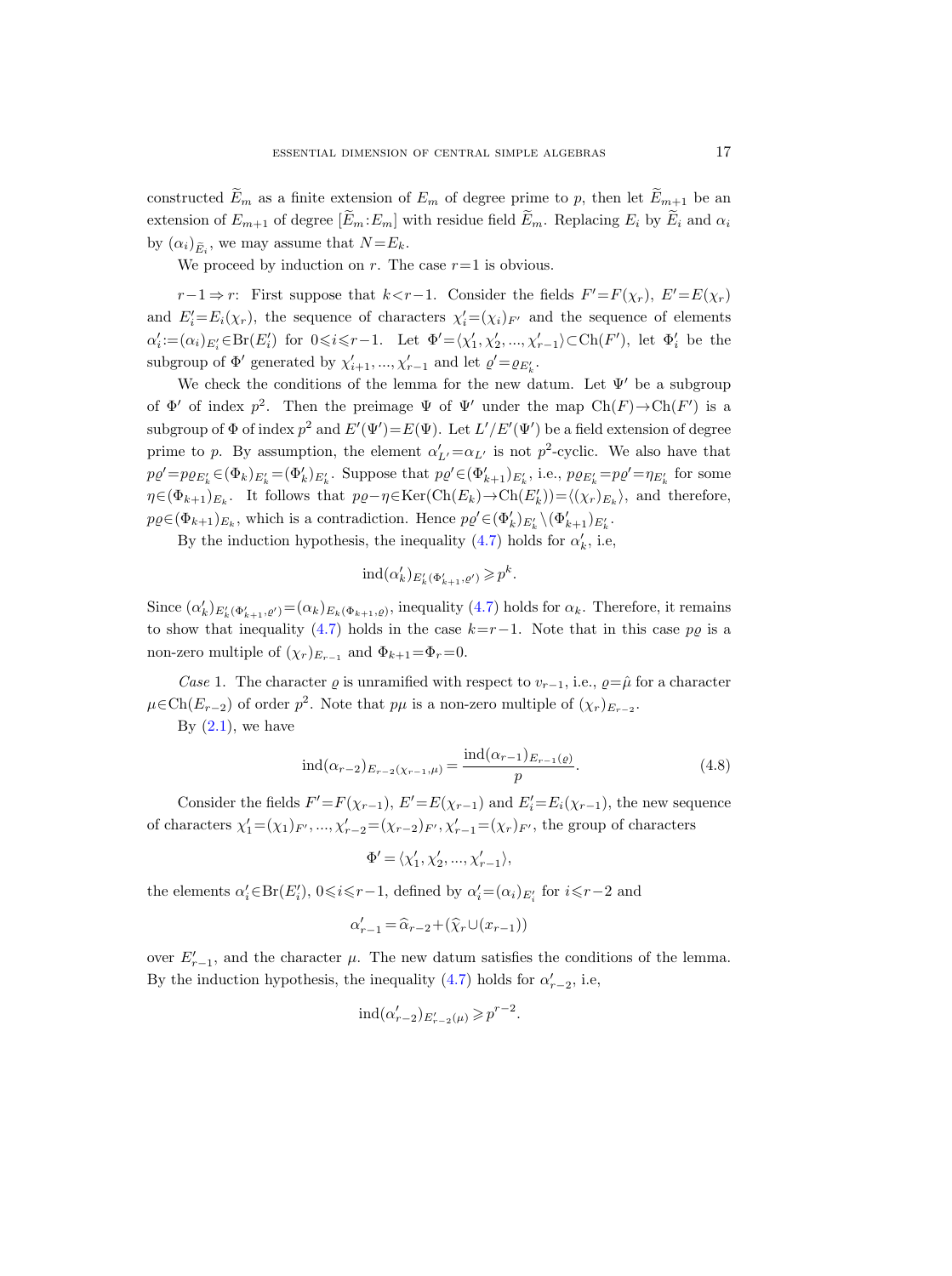Since  $(\alpha'_{r-2})_{E'_{r-2}(\mu)} = (\alpha_{r-2})_{E_{r-2}(\chi_{r-1},\mu)}$ , inequality [\(4.7\)](#page-15-1) holds for  $\alpha_{r-1}$  in view of equality [\(4.8\)](#page-16-0).

Case 2. The character  $\rho$  is ramified. Assume that inequality [\(4.7\)](#page-15-1) does not hold for  $\alpha_{r-1}$ , i.e., we have

$$
ind(\alpha_{r-1})_{E_{r-1}(\varrho)} \leqslant p^{r-2}.
$$

By [\[9,](#page-26-3) Lemma 2.3 (2)], there exists a unit  $u \in E_{r-1}$  such that  $E_{r-2}(\chi_r) = E_{r-2}(\bar{u}^{1/p})$  and

$$
ind(\alpha_{r-2}-(\chi_{r-1}\cup(\bar{u}^{1/p})))_{E_{r-2}(\chi_r)}=ind(\alpha_{r-1})_{E_{r-1}(\varrho)}\leq p^{r-2}.
$$

By descending induction on  $0 \leq j \leq r-2$ , we show that there exist an element  $u_j$  in  $E_j^{\times}$ and a subgroup  $\Psi_j \subset \Phi$  of rank  $r-j-2$  such that

$$
\langle \chi_1, \ldots, \chi_j, \chi_{r-1}, \chi_r \rangle \cap \Psi_j = 0,
$$

 $E_j(\chi_r) = E_j(u_j^{1/p})$  and

<span id="page-17-0"></span>
$$
ind(\alpha_j - (\chi_{r-1} \cup (u_j^{1/p})))_{E_j(\Theta_j)} \leq p^j,
$$
\n(4.9)

where  $\Theta_j := \langle \Psi_j , \chi_r \rangle$ . We set  $\Psi_{r-2}=0$  and  $u_{r-2}=\bar{u}$ .

 $j \Rightarrow j-1$ : The field  $E_j(u_j^{1/p})=E_j(\chi_r)$  is unramified over  $E_j$ , and hence  $v_j(u_j)$  is divisible by p. Modifying  $u_j$  by a  $p^2$ -th power, we may assume that  $u_j = vx_j^{mp}$  for a unit  $v \in E_j$  and an integer m. Then

$$
(\alpha_j - (\chi_{r-1} \cup (u_j^{1/p})))_{E_j(\Theta_j)} = \hat{\beta} + (\hat{\eta} \cup (x_j))_{E_j(\Theta_j)},
$$

where  $\eta = \chi_j - m\chi_{r-1}$  and  $\beta = (\alpha_{j-1} - (\chi_{r-1} \cup (u_{j-1}^{1/p})))_{E_{j-1}(\Theta_j)}$ , with  $u_{j-1} = \overline{v}$ . As  $\eta$  is not contained in  $\Theta_j$ , the character  $\eta_{E_{j-1}(\Theta_j)}$  is not trivial. Set  $\Psi_{j-1} = \langle \Psi_j, \eta \rangle$ . It follows from [\(2.1\)](#page-4-0) and the induction hypothesis that

$$
ind(\beta_{E_{j-1}(\Theta_{j-1})}) = \frac{ind(\alpha_j - (\chi_{r-1} \cup (u_j^{1/p})))_{E_j(\Theta_j)}}{p} \leqslant p^{j-1}.
$$

This completes the induction step.

Applying inequality  $(4.9)$  in the case  $j=0$ , we have

$$
\alpha_{E(\Theta_0)} = (\chi_{r-1} \cup (w^{1/p}))_{E(\Theta_0)}
$$

for an element  $w \in E^{\times}$  such that  $E(w^{1/p}) = E(\chi_r)$ . Hence,

$$
\alpha_{E(\Psi_0)(w^{1/p^2})} = (\alpha_{E(\Theta_0)})_{E(\Theta_0)(w^{1/p^2})} = 0 \text{ in } Br(E(\Psi_0)(w^{1/p^2})).
$$

As  $\chi_r \notin \Psi_0$ , the field  $E(\Psi_0)(w^{1/p}) = E(\Psi_0)(\chi_r)$  is a cyclic extension of  $E(\Psi_0)$  of degree p. Hence  $E(\Psi_0)(w^{1/p^2})/E(\Psi_0)$  is a cyclic extension of degree  $p^2$ . Since  $\alpha_{E(\Psi_0)}$  is split by the extension  $E(\Psi_0)(w^{1/p^2})/E(\Psi_0)$ ,  $\alpha_{E(\Psi_0)}$  is  $p^2$ -cyclic. As  $[\Phi \cdot \Psi_0] = p^2$ , this contradicts the assumption. Hence, the inequality [\(4.7\)](#page-15-1) holds for  $\alpha_{r-1}$ .  $\Box$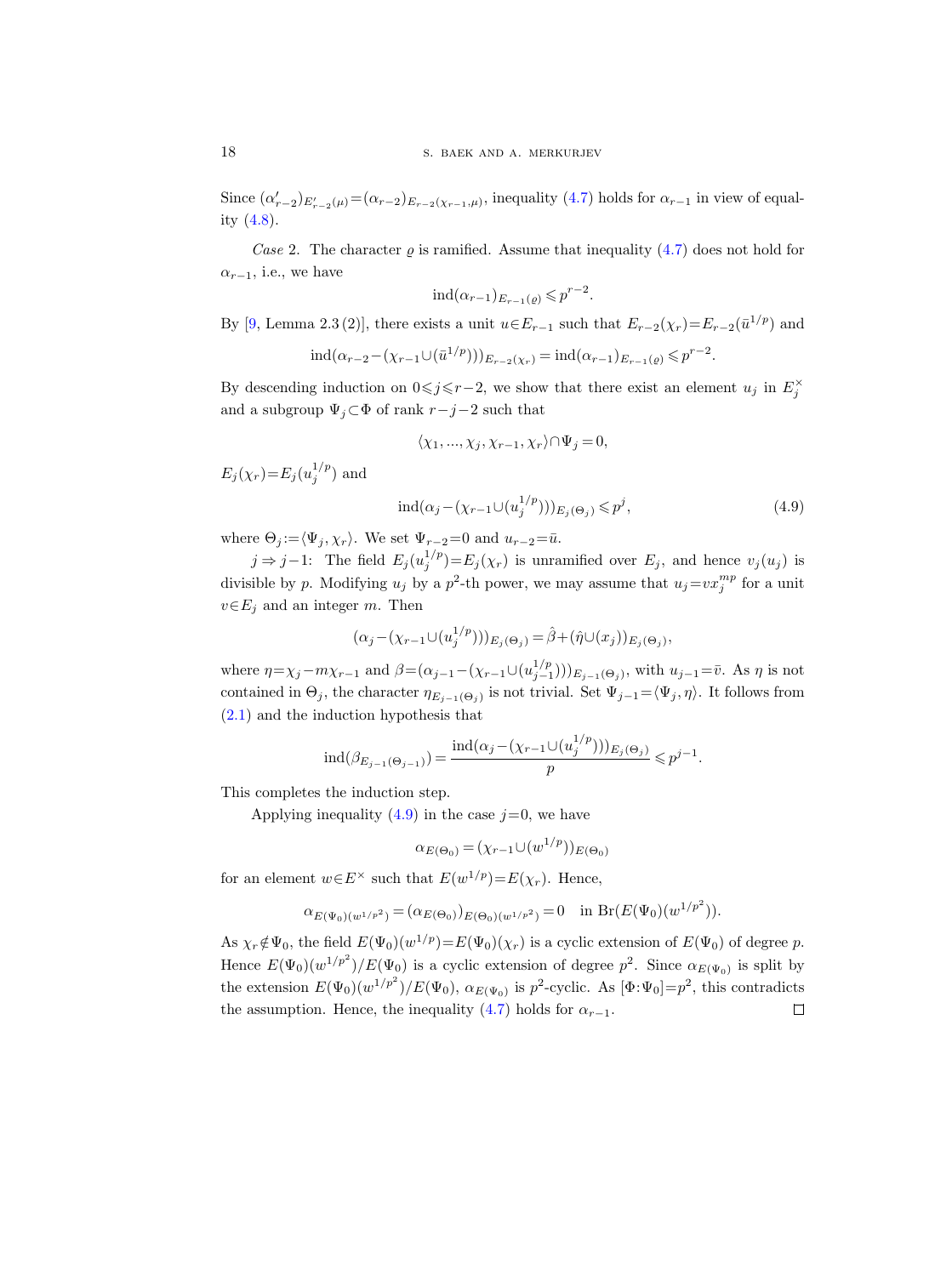#### 5. Non-cyclicity of the generic element

<span id="page-18-2"></span>The aim of this section is the technical Lemma [5.4,](#page-20-0) which will allow us to later apply Lemma [4.2](#page-15-0) and Proposition [4.1.](#page-14-0)

In this section we assume that the base field  $F$  contains a primitive  $p^3$ -th root of unity. The choice of a primitive  $p^2$ -th root of unity  $\xi$  allows us to define the symbol  $(a, b)_{p^2}$ as in §[2.1.](#page-2-0) As  $-1$  is a  $p^2$ -th power in  $F^{\times}$ , we have  $(a, -1)_{p^2} = 0$ . Hence,  $(a, a)_{p^2} = 0$  for all  $a \in F^{\times}$ . We shall write  $(a, b)_p$  for  $p(a, b)_{p^2} = (a^p, b)_{p^2}$ .

<span id="page-18-0"></span>LEMMA 5.1. Let  $E$  be a field extension of  $F$  that is complete with respect to a discrete valuation v with residue field K and let  $\alpha \in Br(K)$ . Set  $\beta = \widehat{\alpha} + (a, x)_p$  for a unit  $a \in E$  and  $x \in E^{\times}$  such that  $\bar{a} \notin (K^{\times})^p$  and  $v(x)$  is prime to p. If  $\beta$  is  $p^2$ -cyclic, then  $\alpha = (\bar{a}, z)_{p^2}$  in Br(K) for some  $z \in K^{\times}$ .

*Proof.* Suppose that  $\beta = (u\pi^i, t\pi^j)_{p^2}$  and write  $x = w\pi^k$  for a prime element  $\pi$ , integers i, j and  $k=v(x)$ , and units u, t and w in E. Then we have

$$
\widehat{\alpha}+(a^p, w\pi^k)_{p^2}=\beta=(u\pi^i, t\pi^j)_{p^2}=(u,t)_{p^2}+\left(\frac{u^j}{t^i}, \pi\right)_{\!\!p^2}.
$$

Applying the residue map  $\partial_v$ , we get  $\bar{a}^{pk} = \bar{u}^j \bar{t}^i$  in  $K^{\times}/(K^{\times})^{p^2}$  and

$$
\alpha = (\bar{u}, \bar{t})_{p^2} - (\bar{a}, \bar{w}^p)_{p^2}.
$$

Suppose that  $i/j$  is a p-integer (the other case is similar). As k is not divisible by p and  $\bar{a}$  is not a pth power in  $K^{\times}$ , j is not divisible by  $p^2$ . It follows that  $\bar{u} \in \langle \bar{a}, \bar{t} \rangle$  in  $K^{\times}/(K^{\times})^{p^2}$ , and then  $\bar{u} \in \bar{a}^r \bar{t}^s (K^{\times})^{p^2}$  for some r and s. Hence,  $\alpha = (\bar{a}, \bar{t}^r / \bar{w}^p)_{p^2}$ . П

<span id="page-18-1"></span>COROLLARY 5.2. Let x and y be independent variables over F and  $a, b \in F^{\times}$ . If  $(a, b)_p \neq 0$  in Br(F), then, for any field extension  $M/F(x, y)$  of degree prime to p, the element  $(a, x)_p + (b, y)_p$  in Br(M) is not  $p^2$ -cyclic.

*Proof.* Let  $M/F(x, y)$  be a field extension of degree prime to p and  $\beta = (a, x)_p + (b, y)_p$ over M. As the degree of  $M/F(x, y)$  is prime to p, by [\[7,](#page-26-0) Lemma 6.1] there exists a field extension E of the fields  $F(y)(x)$  and M over F such that the degree of  $E/F(y)(x)$  is finite and prime to p. The discrete valuation  $v_x$  on the complete field  $F(\langle y \rangle)(x)$  extends uniquely to a discrete valuation v of E. The ramification index of  $E/F(y)(x)$  is prime to p, and hence  $v(x)$  is prime to p. The residue field K of v is an extension of  $F(y)$  of degree prime to p.

Let v' be the valuation on K extending the discrete valuation  $v_y$  on  $F(y)$ . The ramification index e' of  $K/F(y)$  is prime to p. The residue field N of v' is a finite extension of  $F$  of degree prime to  $p$ .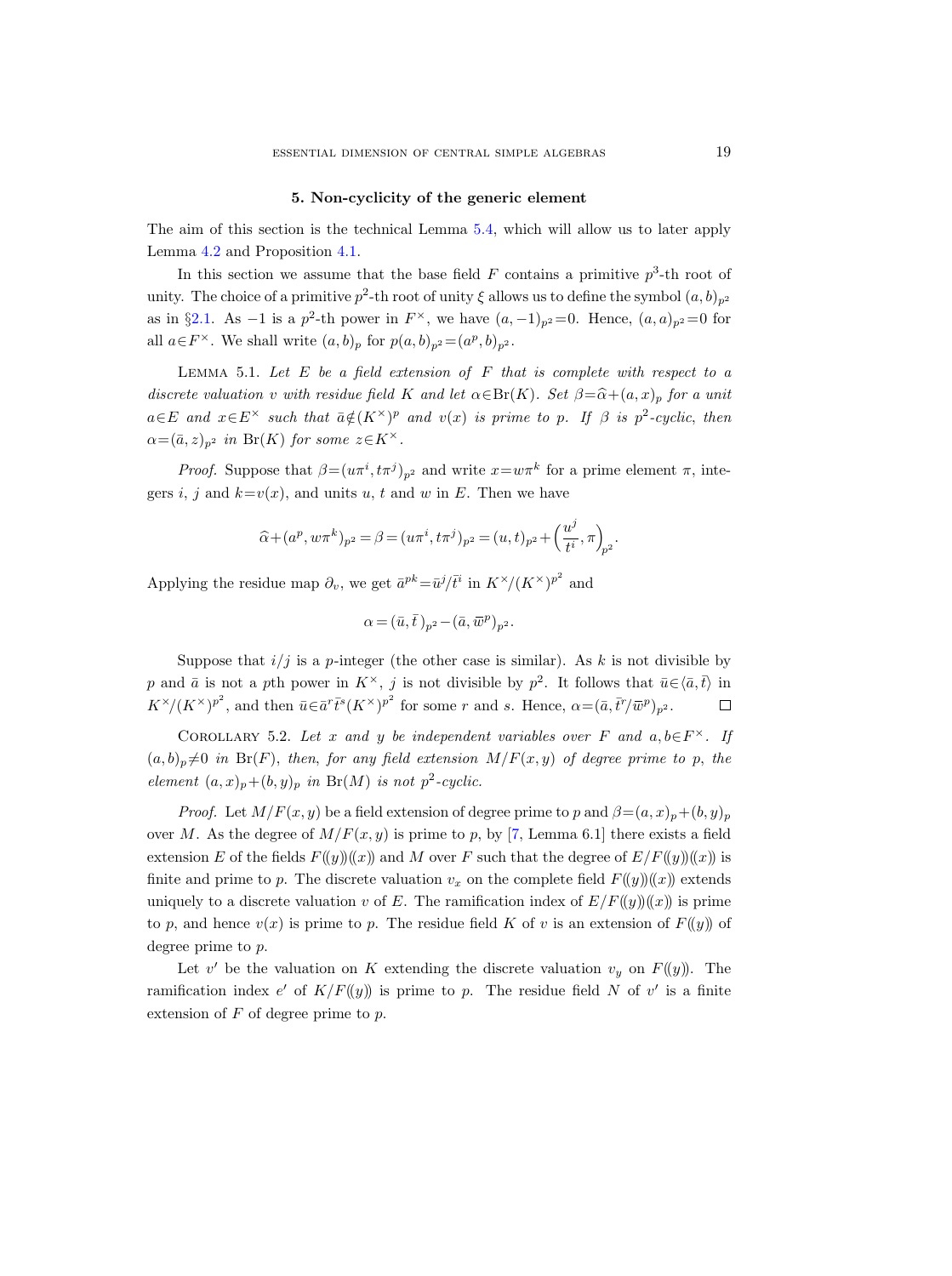Let  $\alpha = (b, y)_p$  over K, so  $\beta_E = \hat{\alpha} + (a, x)_p$ . Suppose that  $\beta$  is  $p^2$ -cyclic over M. Then  $\beta_E$  is also  $p^2$ -cyclic. By Lemma [5.1,](#page-18-0) applied to  $\beta_E$  over E, we have  $\alpha = (a, z)_{p^2}$  for some  $z \in K^{\times}$ , and hence  $(b^p, y)_{p^2} = (a, z)_{p^2}$ . Taking the cup product with  $(a)_{p^2} \in K^{\times}/(K^{\times})^{p^2}$ , we get

$$
(a)_{p^2} \cup (b^p, y)_{p^2} = (a)_{p^2} \cup (a, z)_{p^2} = (a, a)_{p^2} \cup (z)_{p^2} = 0.
$$

Applying the residue map

$$
\partial_{v'}: H^3(K, \mu_{p^2}^{\otimes 2}) \longrightarrow H^2(N, \mu_{p^2}) = \text{Br}_{p^2}(N),
$$

we find that  $e'(a, b)_p = e'(a, b^p)_p = 0$  over N, and hence  $(a, b)_p = 0$  in Br(N). Taking the corestriction map  $Br(N) \to Br(F)$ , we see that  $(a, b)_p = 0$  in  $Br(F)$ , a contradiction.  $\Box$ 

<span id="page-19-0"></span>LEMMA 5.3. For any integer  $r \geqslant 2$ , there exist a field extension  $F'/F$  and a subgroup  $\Phi \subset Ch_p(F')$  of rank r such that, for any subgroup  $\Psi \subset \Phi$  of index  $p^2$ , there is an element  $\beta \in \text{Br}_p(F'(\Phi)/F')$  with the property that any field extension  $M/F'(\Psi)$  of degree prime to p, the element  $\beta_M$  is not  $p^2$ -cyclic.

*Proof.* Let  $a_1, a_2, ..., a_r, x$  and y be independent variables over F and set

$$
F' := F(a_1, a_2, ..., a_r, x, y).
$$

For every  $1 \leq i \leq r$ , let  $\chi_i \in \text{Ch}_p(F')$  be a character such that  $F'(\chi_i) = F'(a_i^{1/p})$  and set  $\Phi:=\langle \chi_1, \chi_2, ..., \chi_r \rangle$ . Let  $\Psi$  be a subgroup of  $\Phi$  of index  $p^2$ . Choose a basis  $\eta_1, \eta_2, ..., \eta_r$  for  $\Phi$  such that  $\Psi = \langle \eta_1, \eta_2, ..., \eta_{r-2} \rangle$ , and elements  $b_1, b_2, ..., b_r$  in  $F'$  such that  $F(\eta_i) = F(b_i^{1/p})$ for all  $1 \le i \le r$  and  $F(b_1, b_2, ..., b_r)=F(a_1, a_2, ..., a_r)$ . Clearly,  $b_1, b_2, ..., b_r$  are algebraically independent over F and  $F'(\Psi) = L(x, y)$ , where  $L := F(b_1^{1/p}, ..., b_{r-2}^{1/p}, b_{r-1}, b_r)$ , with the generators algebraically independent over F.

Let  $\beta = (b_{r-1}, x)_p + (b_r, y)_p$  in  $Br_p(F'(\Phi)/F')$  and  $M/F'(\Psi)$  be a field extension of degree prime to p. Since  $\partial_v((b_{r-1}, b_r)_p) = \overline{b}_{r-1}$  is non-trivial, where v is the discrete valuation on L associated with  $b_r$ , we have  $(b_{r-1}, b_r)_p \neq 0$  in Br(L). The result follows from Corollary [5.2.](#page-18-1)  $\Box$ 

Let  $F'/F$  be the field extension and  $\Phi \subset \mathrm{Ch}_p(F')$  be the subgroup of rank r as in Lemma [5.3.](#page-19-0) Consider the algebraic tori  $P^{\Phi}$ ,  $S^{\Phi}$ ,  $T^{\Phi}$ ,  $U^{\Phi}$  and  $V^{\Phi}$  over  $F'$  defined in §[2.4.](#page-6-1) The morphism  $\gamma: P^{\Phi} \to V^{\Phi}$  in the diagram [\(2.4\)](#page-7-0) is a  $U^{\Phi}$ -torsor. Denote by  $\delta$  the image of the class of  $\gamma$  under the composition

$$
H^1_{\text{\'et}}(V^\Phi, U^\Phi) \longrightarrow H^1_{\text{\'et}}(V^\Phi, (U')^\Phi) \longrightarrow H^2_{\text{\'et}}(V^\Phi, \mathbb{G}_m)
$$

induced by the diagram [\(2.5\)](#page-7-2). We write  $\delta_{\text{gen}}$  for the image of  $\delta$  under the homomorphism

$$
H^2_{\text{\'et}}(V^\Phi, \mathbb{G}_m) \longrightarrow H^2(F'(V^\Phi), \mathbb{G}_m) = \text{Br}(F'(V^\Phi))
$$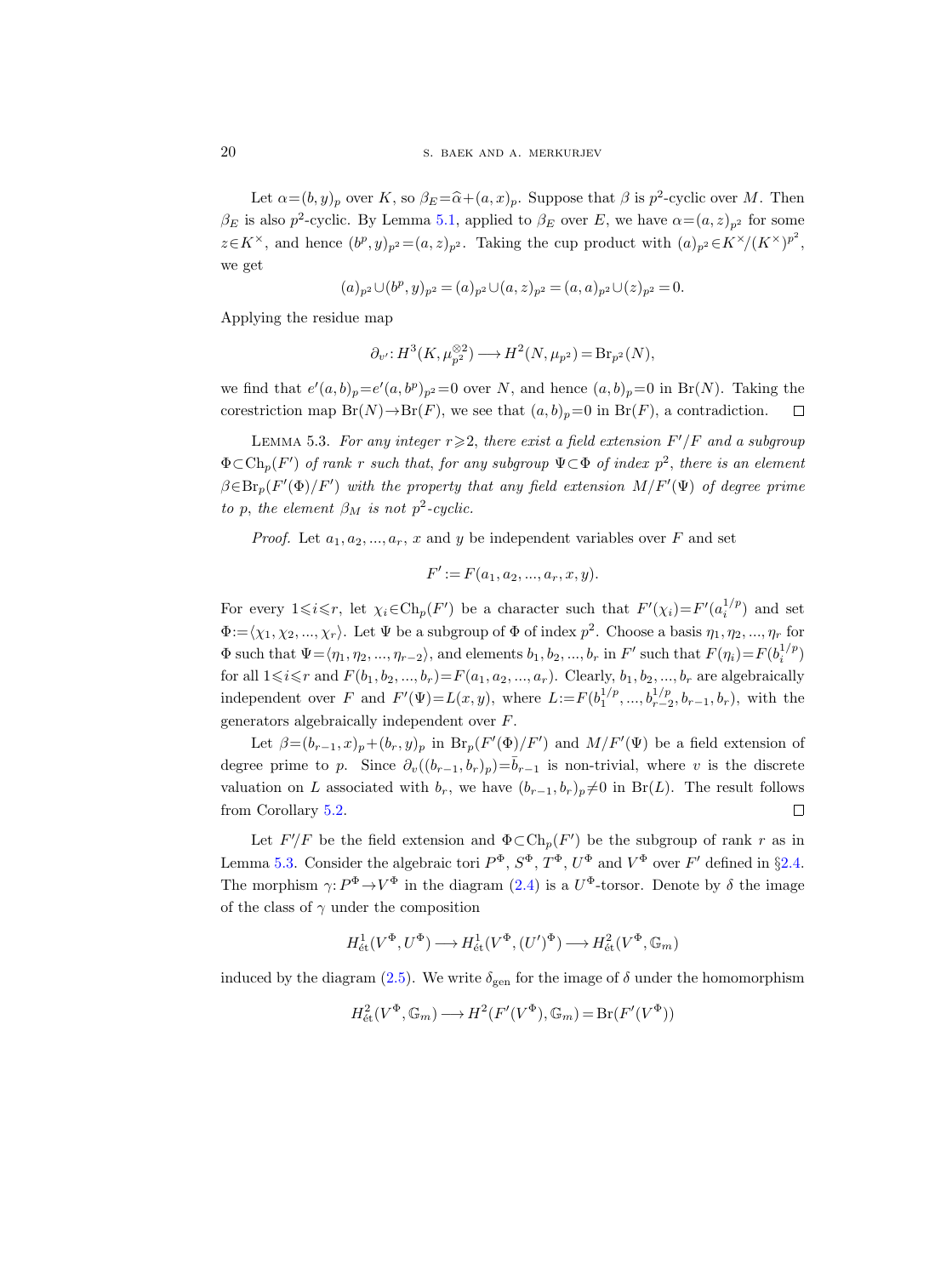induced by the generic point morphism  $Spec(F'(V^{\Phi})) \to V^{\Phi}$ . It follows from [\(2.6\)](#page-8-2) that  $\delta_{\text{gen}} \in \text{Br}_{p^s}(F'(V^{\Phi}))$ .

<span id="page-20-0"></span>LEMMA 5.4. Let  $K = F'(V^{\Phi})$  and  $\Psi \subset \Phi$  be a subgroup with  $[\Phi : \Psi] = p^2$ . Then, for any field extension  $M/K(\Psi)$  of degree prime to p, the element  $(\delta_{gen})_M$  is not  $p^2$ -cyclic.

*Proof.* Suppose that there are a subgroup  $\Psi \subset \Phi$  with  $[\Phi : \Psi] = p^2$  and a field  $M/K(\Psi)$ of degree prime to p such that  $(\delta_{gen})_M = \chi \cup (a)$  for some  $\chi \in H^2(M, \mathbb{Z}) = \text{Ch}(M)$  with  $p^2\chi=0$  and  $a\in H^0(M,\mathbb{G}_m)=M^\times$ . Now, choose an integral scheme X over F' such that  $F'(X)=M$  together with a dominant F'-morphism

$$
f: X \longrightarrow V^{\Phi}(\Psi) := (V^{\Phi})_{F'(\Psi)}
$$

of degree prime to p that induces the embedding of the function field  $K(\Psi)$  into M. Let  $h: X \to V^{\Phi}$  be the composition of f with the natural morphism  $g: V^{\Phi}(\Psi) \to V^{\Phi}$ . Replacing X by a non-empty open set, we may assume that  $h^*(\delta) = \chi_0 \cup (a_0)$  for some  $\chi_0 \in H^2_{\text{\'et}}(X, \mathbb{Z})$ with  $p^2 \chi_0 = 0$  and  $a_0 \in H^0_{\text{\'et}}(X, \mathbb{G}_m)$ .

By [\[7,](#page-26-0) Lemma 6.2], there is a non-empty open set  $W' \subset V^{\Phi}(\Psi)$  such that for every  $x' \in W'$  there exists a point  $x \in X$  with  $f(x)=x'$  and degree  $[F'(x):F'(x')]$  prime to p. Let  $Z=V^{\Phi}(\Psi)\backslash W'$ . As g is finite,  $g(Z)\neq V^{\Phi}$ , and hence the open set  $W:=V^{\Phi}\backslash g(Z)$  is not empty. We have  $g^{-1}(W) \subset W'$ .

Consider the element  $\beta \in Br_p(F'(\Phi)/F')$  defined in Lemma [5.3.](#page-19-0) Let  $\gamma' \in H^1(F', U^{\Phi})$ be the corresponding class of  $U^{\Phi}$ -torsors over  $F'$  under the isomorphism

$$
H^1(F', U^{\Phi}) \simeq \text{Br}_{p^s}(F'(\Phi)/F')
$$

by [\(2.7\)](#page-8-0). As  $\gamma$  is a generic  $U^{\Phi}$ -torsor, there exists an  $F'$ -morphism  $v:$  Spec  $F' \to V^{\Phi}$  such that  $v^*(\gamma) = \gamma'$  and Im(v) ⊂W (see §[2.3\)](#page-5-0). From the commutativity of the diagram

$$
\begin{array}{ccc} H^1_{\text{\'et}}(V^\Phi,U^\Phi) & \xrightarrow{\quad v^* \quad} & H^1(F',U^\Phi) \\ & \downarrow & & \downarrow \\ & \downarrow & & \downarrow \\ & H^2_{\text{\'et}}(V^\Phi,\mathbb{G}_m) & \xrightarrow{\quad v^* \quad} & H^2(F',\mathbb{G}_m), \end{array}
$$

we find that  $v^*(\delta) = \beta$ .

Let  $v'$ : Spec  $F'(\Psi) \to V^{\Phi}(\Psi)$  be the morphism  $v_{F'(\Psi)}$ . Note that

$$
\operatorname{Im}(v') \subset g^{-1}(W) \subset W'.
$$

By the definition of W', there is a point  $x \in X$  such that the degree of the field extension  $F'(x)$  over the residue field of (the only) point z in Im(v') is prime to p. By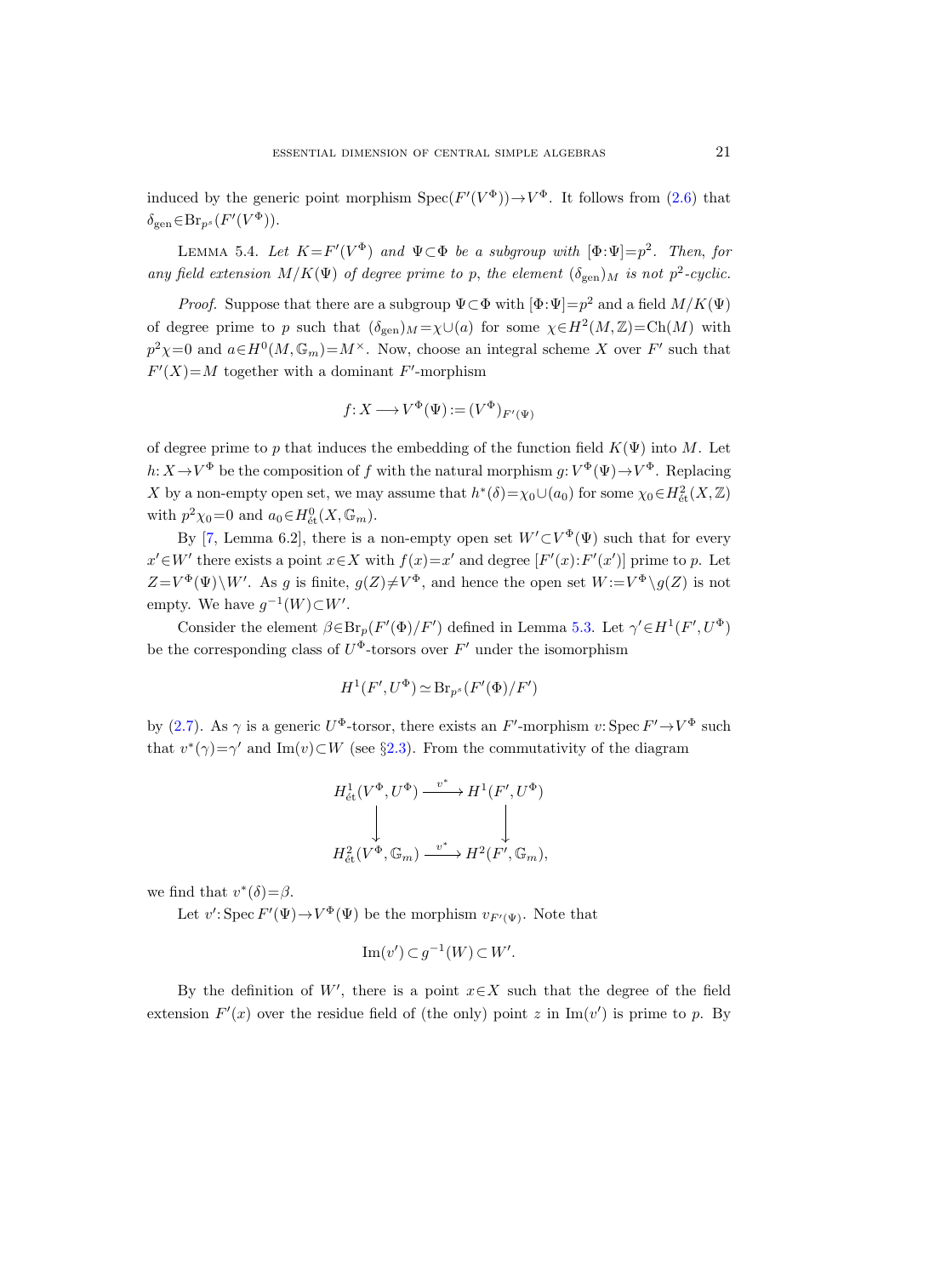[\[7,](#page-26-0) Lemma 6.1], there exist a field extension  $M'/F'(\Psi)$  of degree prime to p and a field homomorphism  $F'(x) \to M'$  extending  $F'(z) \to F'(\Psi)$ . Therefore, there is a morphism  $w: \text{Spec}(M') \to X$  (with image  $\{x\}$ ) such that the diagram

$$
\operatorname{Spec}(M') \longrightarrow \operatorname{Spec}(F'(\Psi)) \longrightarrow \operatorname{Spec}(F')
$$
  

$$
w \downarrow v' \downarrow v' \downarrow v' \downarrow
$$
  

$$
X \longrightarrow V^{\Phi}(\Psi) \longrightarrow V^{\Phi}
$$

is commutative. It follows that

$$
\beta_{M'} = v^*(\delta)_{M'} = w^*h^*(\delta) = w^*(\chi_0 \cup (a_0)) = w^*(\chi_0) \cup w^*(a_0),
$$

i.e.,  $\beta_{M'}$  is  $p^2$ -cyclic. This contradicts Lemma [5.3.](#page-19-0)

$$
\Box
$$

# 6. A lower bound for  $ed_p(A|g_{p^r,p^s})$

<span id="page-21-0"></span>Let  $n \geq 1$  be an integer, m be a divisor of n and p be a prime integer. Let  $p^r$  (resp.  $p^s$ ) be the largest power of p dividing n (resp. m). If  $A \in Alg_{n,m}(K)$  for some field extension  $K/F$ , then there is a finite extension of fields  $E/K$  of degree prime to p such that  $\text{ind}(A_F)$ is a p-power. Hence  $\text{ind}(A_E)$  divides  $p^r$  and  $\exp(A_E)$  divides  $p^s$ , since it divides m and ind( $A_E$ ), i.e.,  $A_E \in \mathcal{A/g}_{p^r,p^s}(E)$ . It follows that the embedding functor  $\mathcal{A/g}_{p^r,p^s} \to \mathcal{A/g}_{n,m}$ is p-surjective, and thus  $ed_p(A|g_{n,m}) \leq ed_p(A|g_{p^r,p^s})$  by [\[7,](#page-26-0) §1.3]. On the other hand, if  $A \in Alg_{n,m}(K)$ , then the p-primary component  $A_p$  of A satisfies  $A_p \in Alg_{p^r,p^s}(K)$ . Hence the morphism of functors  $Alg_{n,m} \rightarrow Alg_{p^r,p^s}$  taking A to  $A_p$  is surjective, and therefore  $ed_p(A|g_{n,m}) \geqslant ed_p(A|g_{p^r,p^s})$ . We proved that

$$
\mathrm{ed}_p(\mathcal{A}/g_{n,m}) = \mathrm{ed}_p(\mathcal{A}/g_{p^r,p^s}).
$$

<span id="page-21-1"></span>THEOREM 6.1. Let F be a field and p be a prime integer different from  $char(F)$ . Then, for any integers r and s with  $1 \leq s \leq r$ ,

$$
\mathrm{ed}_p(\mathcal{A/g}_{p^r,p^s}) \geqslant \begin{cases} (r-1)2^{r-1}, & \text{if } p=2 \text{ and } s=1, \\ (r-1)p^r+p^{r-s}, & \text{otherwise.} \end{cases}
$$

Proof. By [\[7,](#page-26-0) Proposition 1.5], we can replace the base field by any field extension. Hence we may assume that F contains a primitive  $p^3$ -th root of unity. More-over, we can replace F by the field F' in Lemma [5.3.](#page-19-0) Let  $\Phi \subset Ch_p(F)$  be the subgroup in Lemma [5.3](#page-19-0) and let  $V^{\Phi}$  be the algebraic torus constructed in §[2.4.](#page-6-1) Set  $E = F(V^{\Phi})$ and let  $\alpha:=\delta_{\text{gen}} \in \text{Br}_{p^s}(E(\Phi)/E)$  be the element defined in §[5.](#page-18-2) Let  $E_k$  be the fields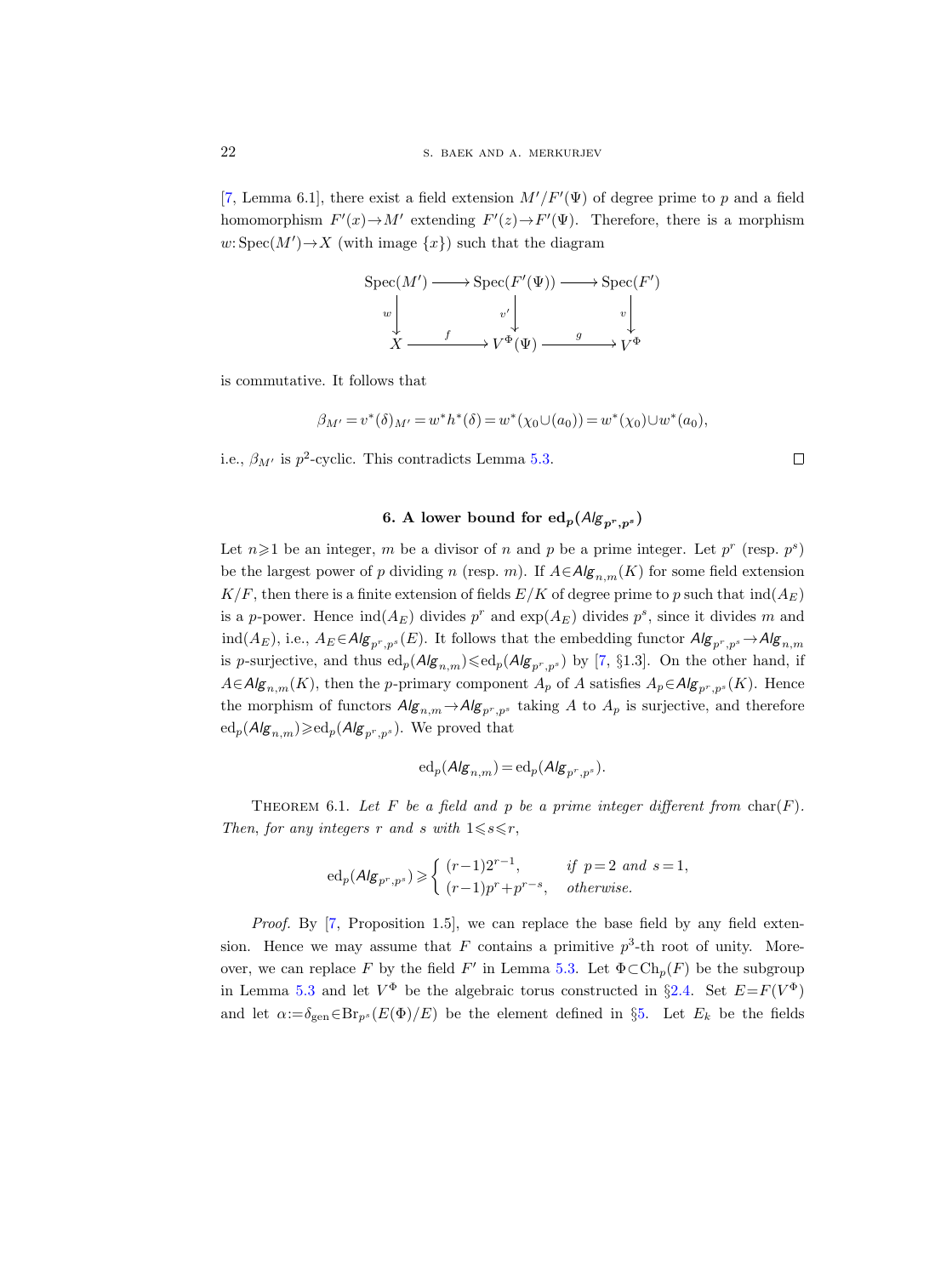and  $\alpha_k \in \mathcal{B}_{k,s}^{\Phi_k}(E_k)$  be the elements constructed in §[4.2,](#page-15-2) so that  $E_0=E$  and  $\alpha_0=\alpha$ . By Lemma [5.4,](#page-20-0)  $\alpha_M$  is not  $p^2$ -cyclic for any subgroup  $\Psi \subset \Phi$  with  $[\Phi:\Psi]=p^2$  and any field extension  $M/E(\Psi)$  of degree prime to p, and hence  $\alpha$  satisfies the condition of Lemma [4.2.](#page-15-0) It follows that we can apply Proposition [4.1.](#page-14-0) By the iterated application of this proposition, we have

$$
\mathrm{ed}_{p}^{\mathcal{A}/\mathcal{B}_{p^r},p^s}(\alpha_{r}) = \mathrm{ed}_{p}^{\widetilde{\mathcal{B}}_{r,s}^{\Phi_{r}}}( \alpha_{r}) \geqslant \mathrm{ed}_{p}^{\widetilde{\mathcal{B}}_{r-1,s}^{\Phi_{r-1,s}}}( \alpha_{r-1}) + 1 \geqslant \ldots \geqslant \mathrm{ed}_{p}^{\widetilde{\mathcal{B}}_{1,s}^{\Phi_{1}}}( \alpha_{1}) + r - 1
$$
\n
$$
\geqslant \mathrm{ed}_{p}^{\widetilde{\mathcal{B}}_{0,s}^{\Phi_{0}}}( \alpha_{0}) + r = \mathrm{ed}_{p}^{\widetilde{\mathcal{B}}_{0,s}^{\Phi_{0}}}( \alpha) + r. \tag{6.1}
$$

<span id="page-22-1"></span>Consider the commutative diagram with exact rows



where  $P^{\Phi} \to P^{\Phi} \times \mathbb{G}_m^r$  takes x to  $(x, 1)$ ,  $S^{\Phi} \to P^{\Phi} \times \mathbb{G}_m^r$  is the product of  $S^{\Phi} \to P^{\Phi}$  and  $S^{\Phi} \to \mathbb{G}_m^r$  and  $\gamma'(x,t) = \gamma(x)\varkappa(t)^{-1}$  (see diagram [\(2.4\)](#page-7-0)).

The element  $\alpha$  considered in  $\mathcal{B}_{0,s}^{\Phi}(E)$  corresponds to the generic fiber of the  $U^{\Phi}$ torsor  $\gamma$  under the bijection  $\mathcal{B}_{0,s}^{\Phi}(E) \simeq U^{\Phi}$ -torsors(E) in [\(4.2\)](#page-13-1). Hence, by the diagram, the class of  $\alpha$  in  $\mathcal{B}_{0,s}^{\Phi}(E)$  corresponds to the generic fiber  $\gamma_{\text{gen}}'$  of the  $S^{\Phi}$ -torsor  $\gamma'$  in the diagram under the bijection  $\widetilde{\mathcal{B}}_{0,s}^{\Phi}(E) \simeq S^{\Phi}$ -torsors $(E)$ . As  $P^{\Phi} \times \mathbb{G}_m^r$  is a quasi-split torus,  $\gamma'$  is a generic  $S^{\Phi}$ -torsor by Proposition [2.1,](#page-5-1) and hence

<span id="page-22-2"></span>
$$
\mathrm{ed}_{p}^{\widetilde{\mathcal{B}}_{0,s}^{\Phi}}(\alpha) = \mathrm{ed}_{p}^{S^{\Phi}\text{-}\text{torsors}}(\gamma_{\mathrm{gen}}') = \mathrm{ed}_{p}(S^{\Phi}),\tag{6.2}
$$

by [\[7,](#page-26-0) Theorem 2.9]. The essential p-dimension of  $S^{\Phi}$  was calculated in Corollary [3.11.](#page-12-1) From  $(6.1)$ ,  $(6.2)$  and this corollary, we have

$$
\text{ed}_p(\text{Alg}_{\textbf{p}',\textbf{p}^s})\geqslant \text{ed}_p^{\text{Alg}_{\textbf{p}'',\textbf{p}^s}}(\alpha_r)\geqslant \text{ed}_p(S^\Phi)+r=\left\{\begin{array}{ll} (r-1)2^{r-1},& \text{if } p=2 \text{ and } s=1,\\ (r-1)p^r+p^{r-s}, & \text{otherwise.}\end{array}\right.
$$

This concludes the proof.

# 7. An upper bound for  $\frac{ed_p(A|g_{p^r,p^s})}{=}$

<span id="page-22-3"></span><span id="page-22-0"></span>LEMMA 7.1. Let  $F$  be a field and  $p$  be a prime. Then, for any integers  $r$  and  $s$  with  $1\leqslant s\leqslant r,$ 

$$
{\rm ed}_p(\mathsf{Alg}_{p^r,p^s})\leqslant {\rm ed}_p(\mathsf{Alg}_{p^r})+p^{r-s}-1.
$$

 $\Box$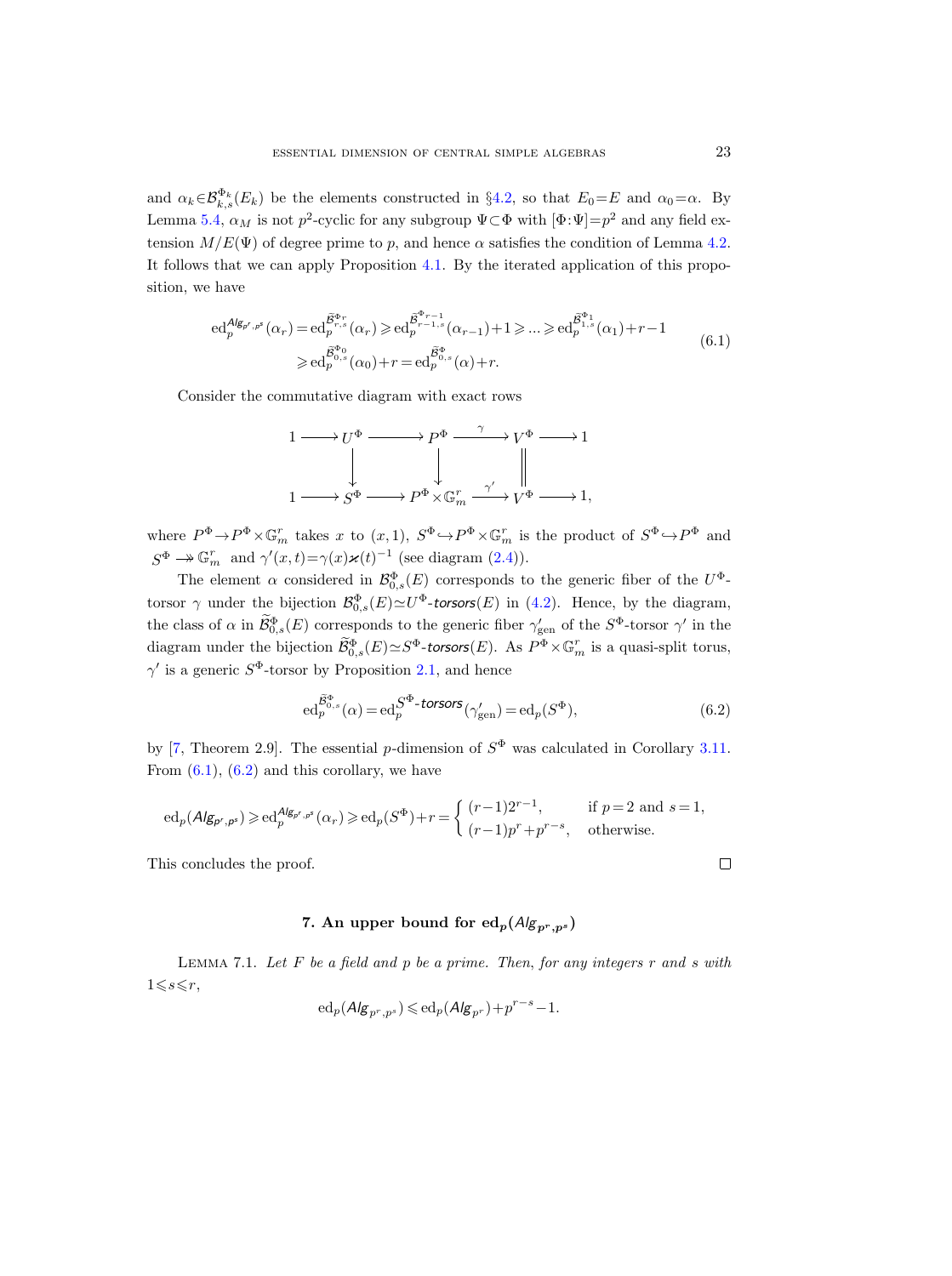*Proof.* Let  $A \in Alg_{p^r,p^s}(K) \subset Alg_{p^r}(K)$  for a field extension  $K/F$ . There exist a field extension  $K'/K$  of degree prime to p, a subfield  $K_0\subset K'$  over F and  $B\in Alg_{p^r}(K_0)$  such that  $\operatorname{trdeg}_F(K_0) \leq \operatorname{ed}_p(A/\mathbf{g}_{p^r})$  and  $A \otimes_K K' \simeq B \otimes_{K_0} K'.$ 

By [\[15,](#page-26-12) Lemma 5.6],  $\text{ind}(B^{\otimes p^s})$  divides  $p^{r-s}$ . Choose a central simple algebra C of degree  $p^{r-s}$  over  $K_0$  in the Brauer class of  $B^{\otimes p^s}$  in  $Br(K_0)$ , and consider the Severi– *Brauer variety*  $X := SB(C)$  of C. Since  $exp(A)$  divides  $p^s$ , the algebra C is split over K', and hence  $X(K')\neq\emptyset$ . This implies that there exists  $x\in X$  such that  $K_0(x)\subset K'$ and  $X(K_0(x))\neq\emptyset$ . Therefore,  $C_{K_0(x)}$  is split, and hence  $\exp(B_{K_0(x)})$  divides  $p^s$ , i.e.,  $B_{K_0(x)} \in \mathcal{A/g}_{p^r, p^s}(K_0(x))$ . Since  $dim(X) = p^{r-s}-1$ , we have

$$
\begin{aligned} \mathrm{ed}_{p}^{\mathcal{A}\mid g_{p^r,p^s}}(A) \leqslant \mathrm{tr} \deg_F(K_0(x)) &= \mathrm{tr} \deg_F(K_0) + \mathrm{tr} \deg_{K_0}(K_0(x)) \\ &\leqslant \mathrm{ed}_p(\mathcal{A}\mid g_{p^r}) + \dim(x) \leqslant \mathrm{ed}_p(\mathcal{A}\mid g_{p^r}) + p^{r-s} - 1. \end{aligned} \qquad \qquad \square
$$

By  $[14]$ , we have

$$
ed_p(\mathsf{Alg}_{p^r}) \leqslant p^{2r-2} + 1,
$$

if  $r\geqslant 2$  and char(F) $\neq p$ . Therefore, by Lemma [7.1,](#page-22-3) we have the following upper bound for  $ed_p(\mathcal{A/g}_{p^r,p^s}).$ 

THEOREM 7.2. Let F be a field and p be a prime integer different from  $char(F)$ . Then, for any integers  $r \geqslant 2$  and s with  $1 \leqslant s \leqslant r$ ,

$$
\mathrm{ed}_p(\mathcal{A}/\mathbf{g}_{p^r,p^s}) \leqslant p^{2r-2} + p^{r-s}.
$$

### 8. Essential dimension of  $Alg_{L/F}$ ,  $Alg_G$  and  $ALG_G$

<span id="page-23-0"></span>Let G be an elementary abelian group of order  $p^r$  and  $K/F$  be a field extension. Consider the subset  $Alg_G(K)$  of  $Alg_{p',p^s}(K)$  consisting of all classes that have a splitting Galois K-algebra E with  $Gal(E/K)\simeq G$ .

Let  $L/F$  be a Galois field extension with  $Gal(L/F) \simeq G$ . Let further  $Alg_{L/F}(K)$  be the subset of  $Alg_G(K)$  consisting of all classes split by the Galois G-algebra  $KL/K$ . We have the following subfunctors of  $Alg_{p^r,p^s}$ :

$$
Alg_{L/F} \subset Alg_G \subset Alg_{p^r,p^s}.
$$

<span id="page-23-1"></span>We write  $ALG<sub>G</sub>(K)$  for the set of isomorphism classes of pairs  $(A, E)$ , where  $A \in Alg<sub>G</sub>(K)$ and  $E$  is a Galois  $G$ -algebra splitting  $A$ . We have an obvious surjective morphism of functors  $ALG_G \rightarrow Alg_G$ .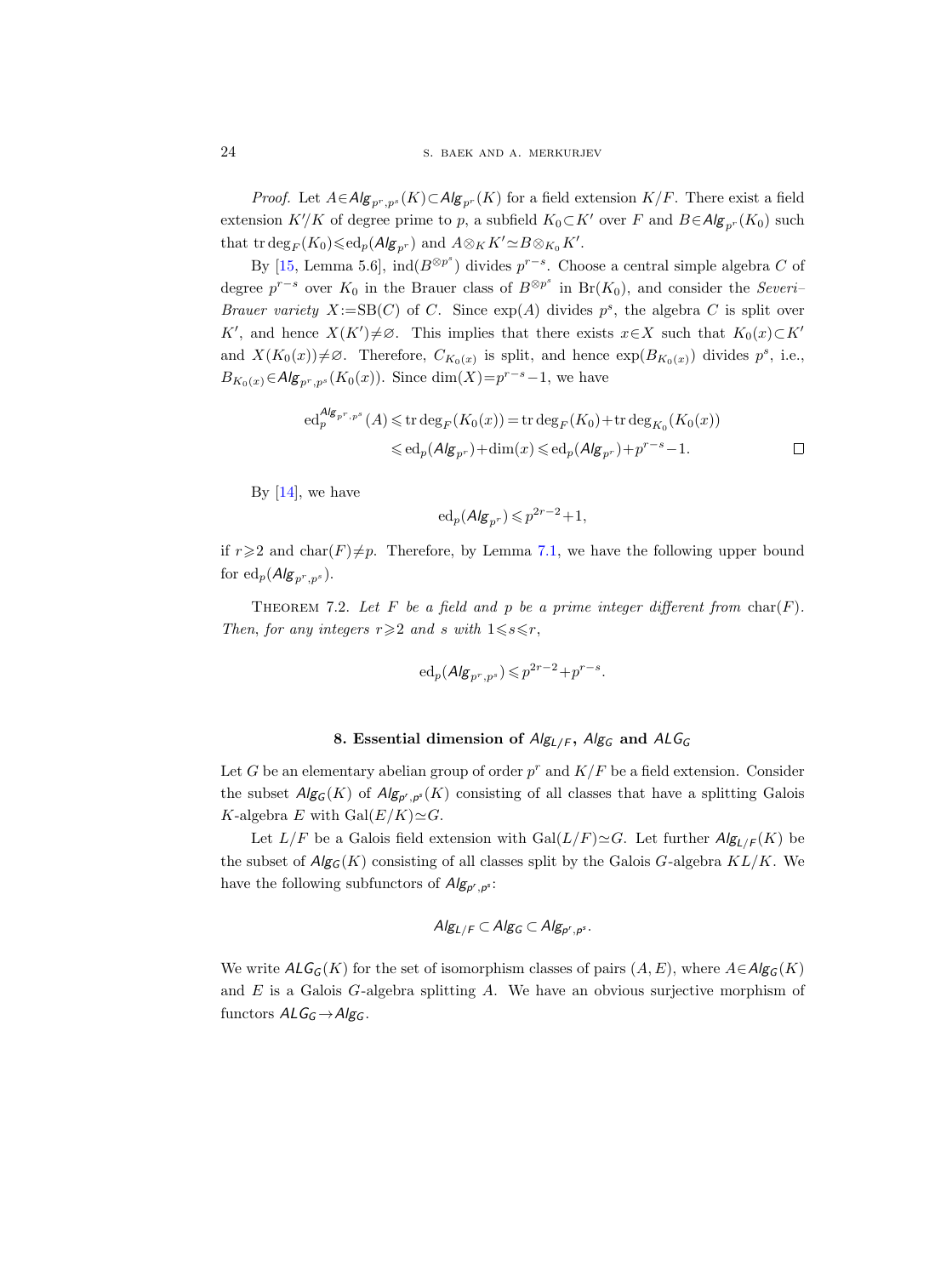THEOREM 8.1. Let F be a field, p be a prime integer different from  $char(F)$ , G be an elementary abelian group of order  $p^r$  with  $r \geqslant 2$  and  $L/F$  be a Galois field extension with  $Gal(L/F) \cong G$ . Let s be an integer such that  $1 \leq s \leq r$ . Suppose that  $r \geq 3$  if  $p=2$ and s=1. Let F be one of the three functors  $\mathsf{Alg}_{\mathsf{L}/\mathsf{F}}$ ,  $\mathsf{Alg}_{\mathsf{G}}$  and  $\mathsf{ALG}_{\mathsf{G}}$ . Then

$$
\mathrm{ed}_p(\mathcal{F}) = \mathrm{ed}(\mathcal{F}) = \begin{cases} (r-1)2^{r-1}, & \text{if } p=2 \text{ and } s=1, \\ (r-1)p^r + p^{r-s}, & \text{otherwise.} \end{cases}
$$

*Proof.* Let  $\Phi$  be a subgroup of  $\text{Ch}_p(F)$  of rank r such that  $L = F(\Phi)$ . By [\(2.7\)](#page-8-0), we have  $Alg_{L/F} \simeq U^{\Phi}$ -torsors. It follows from Proposition [3.9](#page-11-2) that

$$
\mathrm{ed}_p(\mathcal{A}\mathsf{I}\mathsf{g}_{\mathsf{L}/\mathsf{F}})=\mathrm{ed}(\mathcal{A}\mathsf{I}\mathsf{g}_{\mathsf{L}/\mathsf{F}})=d_{p,r,s}:=\left\{\begin{array}{ll} (r-1)2^{r-1}, & \text{if } p=2 \text{ and } s=1,\\ (r-1)p^r+p^{r-s}, & \text{otherwise.} \end{array}\right.
$$

Let  $\alpha_r \in Br(E_r)$  be as in the proof of Theorem [6.1.](#page-21-1) By construction,  $\alpha_r$  is split by  $E_r(\Phi)$ , and hence  $\alpha_r \in \mathcal{A} \mathcal{L}_G(E_r)$ . Note that  $ed_p^{\mathcal{B}}(\beta) \leq ed_p^{\mathcal{H}}(\beta)$  for any subfunctor  $\mathcal{H}$  of a functor  $\mathcal B$  and any  $\beta \in \mathcal H(K)$ . Thus, by the proof of Theorem [6.1,](#page-21-1) we have

$$
\mathrm{ed}_p(\mathsf{Alg}_\mathsf{G})\geqslant \mathrm{ed}_p^{\mathsf{Alg_G}}(\alpha_r)\geqslant \mathrm{ed}_p^{\mathsf{Alg}_{p^r,p^s}}(\alpha_r)\geqslant d_{p,r,s}.
$$

Let J be the G-module defined in  $\S 2.4$  $\S 2.4$  and  $T := \text{Spec } F[J]$  be the split torus with character group J. Consider the minimal surjective p-presentation  $\nu: P' \rightarrow J$  as in Re-mark [3.10.](#page-12-2) As explained in  $\S 2.2$ , a choice of a G-invariant basis for P' yields a linear  $T \rtimes G$ -space V with  $\dim(V) = \text{rank}(P')$ . By Remark [3.10,](#page-12-2) G acts faithfully on  $\text{Ker}(\nu)$ . It follows from [\[10,](#page-26-11) Lemma 3.3] that the action of  $T \rtimes G$  on V is generically free in this case. Hence, by [\[3,](#page-25-0) Proposition 4.11],

$$
ed(T \rtimes G) \leq dim(V) - dim(T \rtimes G) = rank(P') - rank(J) = rank(Ker(\nu)) = d_{p,r,s}.
$$

Let  $\gamma$  be a G-torsor over F and let L be the corresponding Galois G-algebra over F. As G is an abelian group, we have  $G=G_{\gamma}$ . The G-action on  $R_{L/F}(\mathbb{G}_{m,L})$  restricts to the trivial action on the subgroup  $\mu_{p^s}$ . Since  $T_{\gamma} = R_{L/F}(\mathbb{G}_{m,L})/\mu_{p^s}$ , the connecting Gequivariant map

$$
H^1(K, T_\gamma) \longrightarrow H^2(K, \mu_{p^s}) = \text{Br}_{p^s}(K)
$$

is injective for any field extension  $K/F$ . Hence the group  $G_{\gamma}(K)=G$  acts trivially on  $H^1(K, T_\gamma)$ . By  $(2.2)$ ,

$$
H^1(K, T \rtimes G) = \coprod_{\text{Gal}(E/K) = G} \text{Br}_{p^s}(E/K),
$$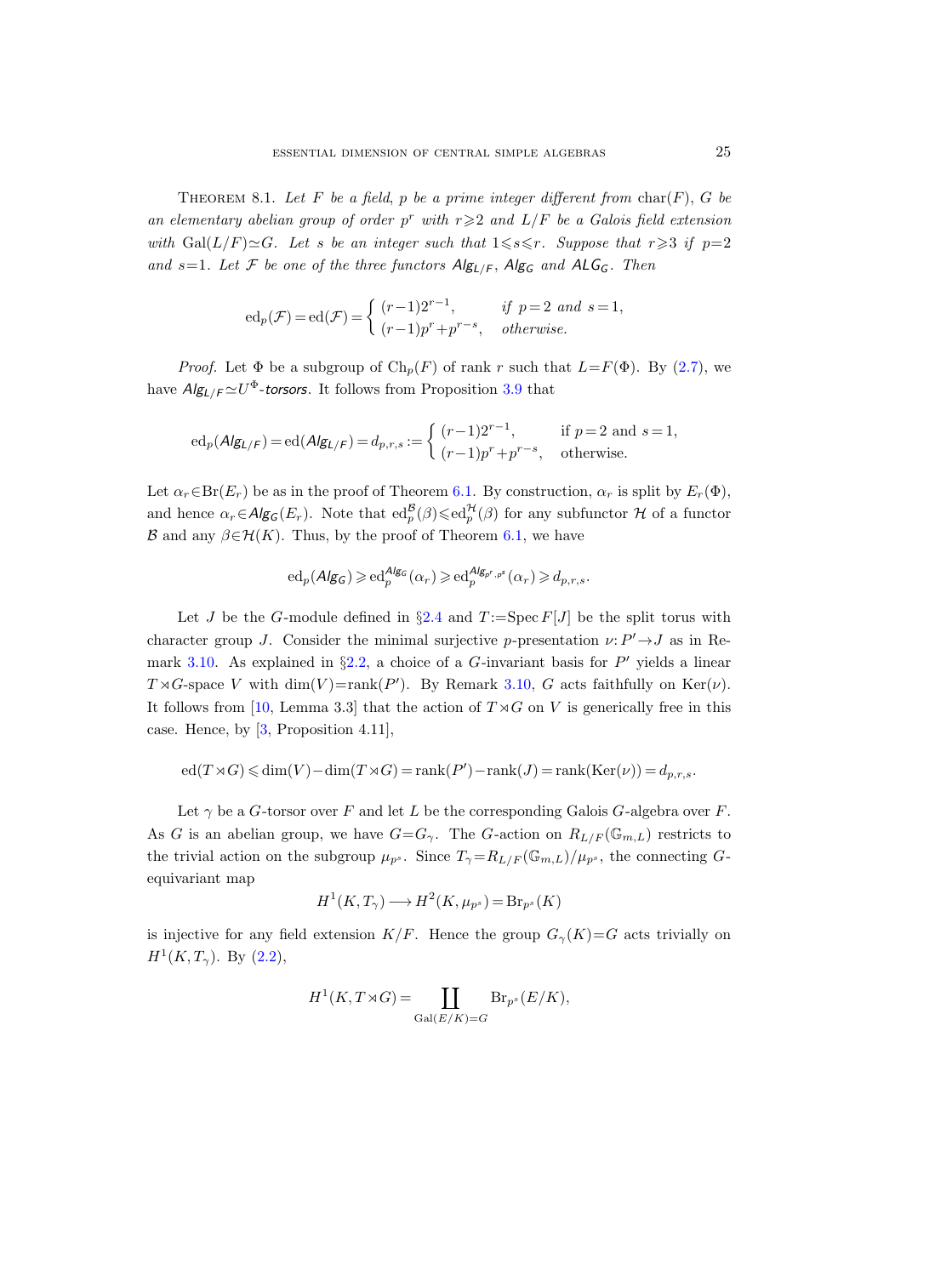where the disjoint union is taken over all isomorphism classes of Galois  $G$ -algebras  $E/K$ . Hence we have a surjective morphism of functors  $(T \rtimes G)$ -torsors  $\rightarrow ALG_G$ . Since  $ALG_G$ surjects on  $Alg_G$ , we have

$$
ed_p(\mathit{Alg}_\mathcal{G}) \leqslant ed_p(\mathit{ALG}_\mathcal{G}) \leqslant ed(\mathit{ALG}_\mathcal{G}) \leqslant ed(T \rtimes G) \leqslant d_{p,r,s},
$$
  

$$
ed_p(\mathit{Alg}_\mathcal{G}) \leqslant ed(\mathit{Alg}_\mathcal{G}) \leqslant ed(\mathit{ALG}_\mathcal{G}) \leqslant ed(T \rtimes G) \leqslant d_{p,r,s}.
$$

<span id="page-25-1"></span>Remark 8.2. Suppose that  $p=r=2$  and  $s=1$ , and let F be a field of characteristic different from 2. By  $[12,$  Theorem 1 or  $[2, \S2.4]$ , there exists a non-trivial cohomological invariant  $Alg_G \to H^4(\cdot, \mathbb{Z}/2\mathbb{Z})$  over  $F(i)$ , where i is a primitive fourth root of unity. Hence,  $ed_2(A\ell g_G) \geqslant ed_2(A\ell g_G)_{F(i)} \geqslant 4$  by [\[3,](#page-25-0) Corollary 3.6] and [\[11,](#page-26-1) Lemma 6.9]. Moreover, by the structure theorem on central simple algebras split by a biquadratic field extension [\[19,](#page-26-14) Corollary 2.8, every isomorphism class  $(A, E) \in \mathcal{ALG}_{G}(K)$  is of the form  $E = K(a^{1/2}, b^{1/2})$ and  $A=(a, x)_2 \otimes (b, y)_2$ , for some  $a, b, x, y \in K^{\times}$ . Hence ed( $ALG_G$ )  $\leq 4$ . As  $ALG_G$  surjects on  $Alg_G$ , we have

$$
4 \leqslant \mathrm{ed}_2(\mathit{Alg}_G) \leqslant \mathrm{ed}_2(\mathit{ALG}_G) \leqslant \mathrm{ed}(\mathit{ALG}_G) \leqslant 4,
$$
  

$$
4 \leqslant \mathrm{ed}_2(\mathit{Alg}_G) \leqslant \mathrm{ed}(\mathit{Alg}_G) \leqslant \mathrm{ed}(\mathit{ALG}_G) \leqslant 4.
$$

Hence the essential (2-)dimension of both  $Alg_G$  and  $ALG_G$  is equal to 4.

COROLLARY 8.3. Let  $F$  be a field of characteristic different from 2. Then

$$
\mathrm{ed}_2(\mathcal{A/g}_{8,2}) = \mathrm{ed}(\mathcal{A/g}_{8,2}) = 8.
$$

Proof. As any central simple algebra of degree 8 and exponent 2 has a triquadratic splitting field by [\[13\]](#page-26-15), we have that  $Alg_{8,2}=Alg_{G}$  for the elementary abelian group G of order 8, and hence the statement follows from Theorem [8.1.](#page-23-1) Note that the inequality  $\text{ed}_2(\text{Alg}_{8,2}) \geq 8$  is also proven in Theorem [6.1,](#page-21-1) while the opposite inequality  $\text{ed}(\text{Alg}_{8,2}) \leq 8$ was shown in [\[2,](#page-25-4) Theorem 2.12].  $\Box$ 

#### References

- <span id="page-25-2"></span>[1] Amitsur, S. A., Rowen, L. H. & Tignol, J.-P., Division algebras of degree 4 and 8 with involution. Israel J. Math., 33 (1979), 133–148.
- <span id="page-25-4"></span>[2] BAEK, S. & MERKURJEV, A., Invariants of simple algebras. Manuscripta Math., 129 (2009), 409–421.
- <span id="page-25-0"></span>[3] Berhuy, G. & Favi, G., Essential dimension: a functorial point of view (after A. Merkurjev). Doc. Math., 8 (2003), 279–330.
- <span id="page-25-3"></span>[4] Garibaldi, S., Merkurjev, A. & Serre, J.-P., Cohomological Invariants in Galois Cohomology. University Lecture Series, 28. Amer. Math. Soc., Providence, RI, 2003.